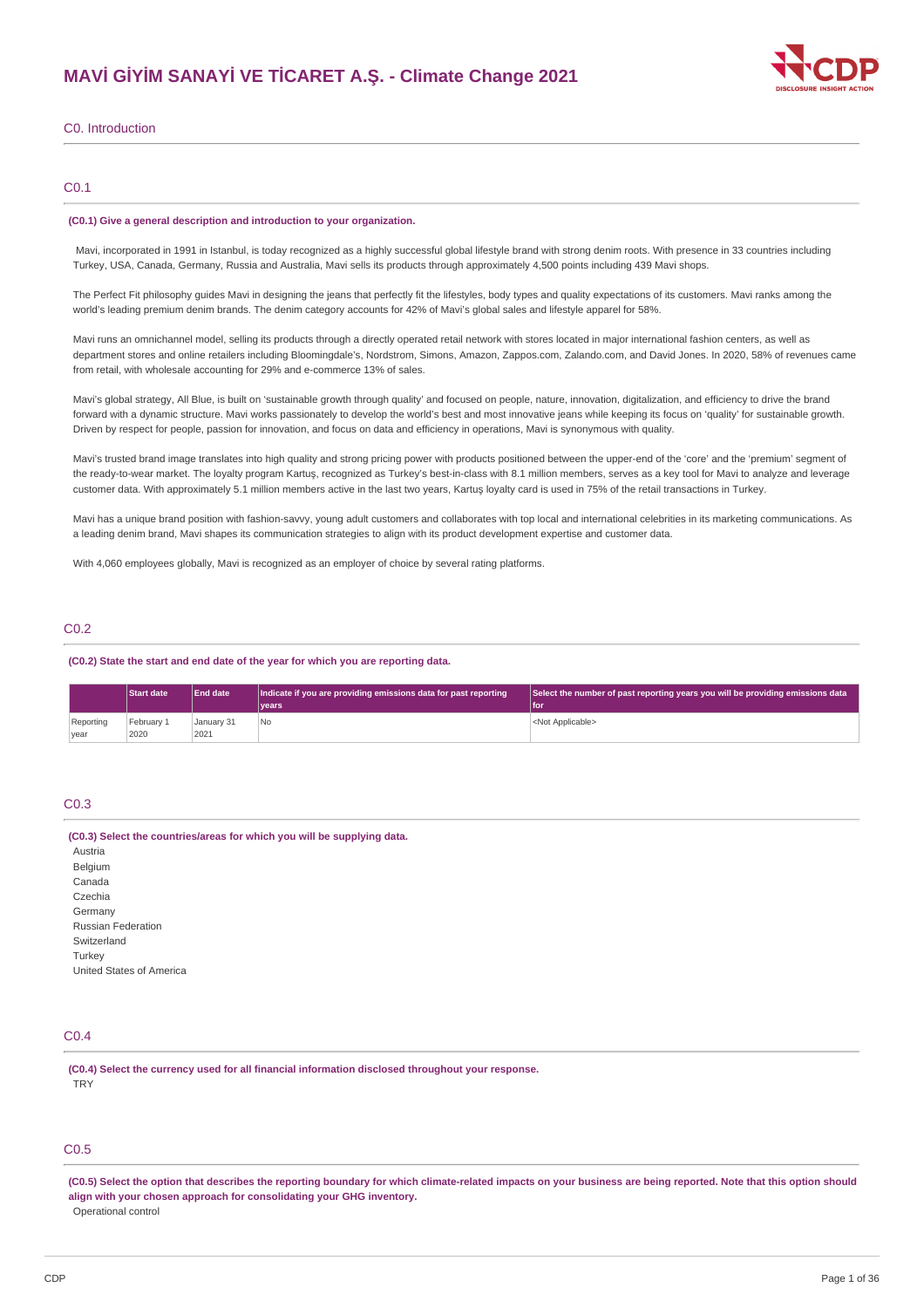## C1.1

**(C1.1) Is there board-level oversight of climate-related issues within your organization?** Yes

## C1.1a

(C1.1a) Identify the position(s) (do not include any names) of the individual(s) on the board with responsibility for climate-related issues.

|               | Position of Please explain                                                                                                                                                                          |
|---------------|-----------------------------------------------------------------------------------------------------------------------------------------------------------------------------------------------------|
| individual(s) |                                                                                                                                                                                                     |
| Chief         | Our CEO and CBO are both members of Mavi Sustainability Committee and The Approval Committee. Established and authorized by the Board of Directors, Mavi Sustainability Committee was               |
| Executive     | founded to fulfil the duties of defining the sustainability strategy of Mavi, covering environmental, social and governance (ESG) aspects, and implementing, monitoring, overseeing, reviewing,     |
| Officer       | enhancing, and developing sustainability policy, goals and practices. The Committee reports to the Board of Directors. The Approval Committee, formed within the Sustainability Committee, consists |
| (CEO)         | of six members: Chief Executive Officer (CEO), Chief Brand Officer (CBO), Chief Marketing Officer (CMO), Chief Purchasing and Supply Chain Officer, Chief Human Resources Officer (CHRO), and       |
|               | Chief Financial Officer (CFO). The Approval Committee gives the final approval for the projects presented by the sustainability working groups. In 2020, our CEO and CBO announced the formation    |
|               | of Mavi Sustainability Committee and six associated working groups, each focusing a different aspect of Mavi's sustainability journey. The Environment Working group is responsible for our climate |
|               | strategy, projects, targets and risk assessments.                                                                                                                                                   |

## C1.1b

**(C1.1b) Provide further details on the board's oversight of climate-related issues.**

| Frequency with which climate- Governance mechanisms into Scope of<br>$\blacksquare$ related issues are a scheduled which climate-related issues $\blacksquare$ board-level<br>agenda item | are integrated                                                                                                                        | oversight                   | Please explain                                                                                                                                                                                                                                                                                               |
|-------------------------------------------------------------------------------------------------------------------------------------------------------------------------------------------|---------------------------------------------------------------------------------------------------------------------------------------|-----------------------------|--------------------------------------------------------------------------------------------------------------------------------------------------------------------------------------------------------------------------------------------------------------------------------------------------------------|
| Scheduled - some meetings                                                                                                                                                                 | Reviewing and quiding strategy<br>Reviewing and guiding major<br>plans of action<br>Reviewing and quiding risk<br>management policies | $ \leq N$ ot<br>Applicable> | The Sustainability Committee convenes at least twice a year as needed. The Committee Head issues the call to meeting and<br>determines the agenda items to be discussed. The Committee convenes with the absolute majority of the members in attendance.<br>The Committee reports to the Board of Directors. |

## C1.2

**(C1.2) Provide the highest management-level position(s) or committee(s) with responsibility for climate-related issues.**

| Name of the position(s) and/or<br>committee(s) |                                 | <b>Reporting line Responsibility</b>                                   | Coverage of<br><i><u><b>I</b></u></i> responsibility | Frequency of reporting to the board on climate-related<br>lissues |
|------------------------------------------------|---------------------------------|------------------------------------------------------------------------|------------------------------------------------------|-------------------------------------------------------------------|
| Chief Executive Officer (CEO)                  | <not<br>Applicable&gt;</not<br> | Both assessing and managing climate-related risks and<br>opportunities | <not applicable=""></not>                            | <b>Quarterly</b>                                                  |

## C1.2a

(C1.2a) Describe where in the organizational structure this/these position(s) and/or committees lie, what their associated responsibilities are, and how climate**related issues are monitored (do not include the names of individuals).**

The CEO is responsible for the company's strategic vision, which includes global product and market strategy. He also oversees day to day management of the company's product procurement, recruitment of senior level management, marketing direction, sales strategy, and investor relations. All of these divisions of Mavi's business are related with climate change and thus responsibility of managing the environmental factor for these business divisions is assigned to the CEO as the highest executive in the corporate management of the company.

# C1.3

(C1.3) Do you provide incentives for the management of climate-related issues, including the attainment of targets?

|         | <b>Provide incentives for the Comment</b> |                                                                                                                                                                            |
|---------|-------------------------------------------|----------------------------------------------------------------------------------------------------------------------------------------------------------------------------|
|         | management of climate-                    |                                                                                                                                                                            |
|         | <b>related issues</b>                     |                                                                                                                                                                            |
| Row Yes |                                           | In 2019, Mavi commenced its sustainability transformation and renewed its Remuneration Policy with a view to encouraging the achievement of the Company's short- and long- |
|         |                                           | term goals and ensuring sustainable performance. The new Remuneration Policy, which allows a performance-based long-term (3 year) incentive grant for executives with      |
|         |                                           | administrative responsibilities, is still in the planning stage.                                                                                                           |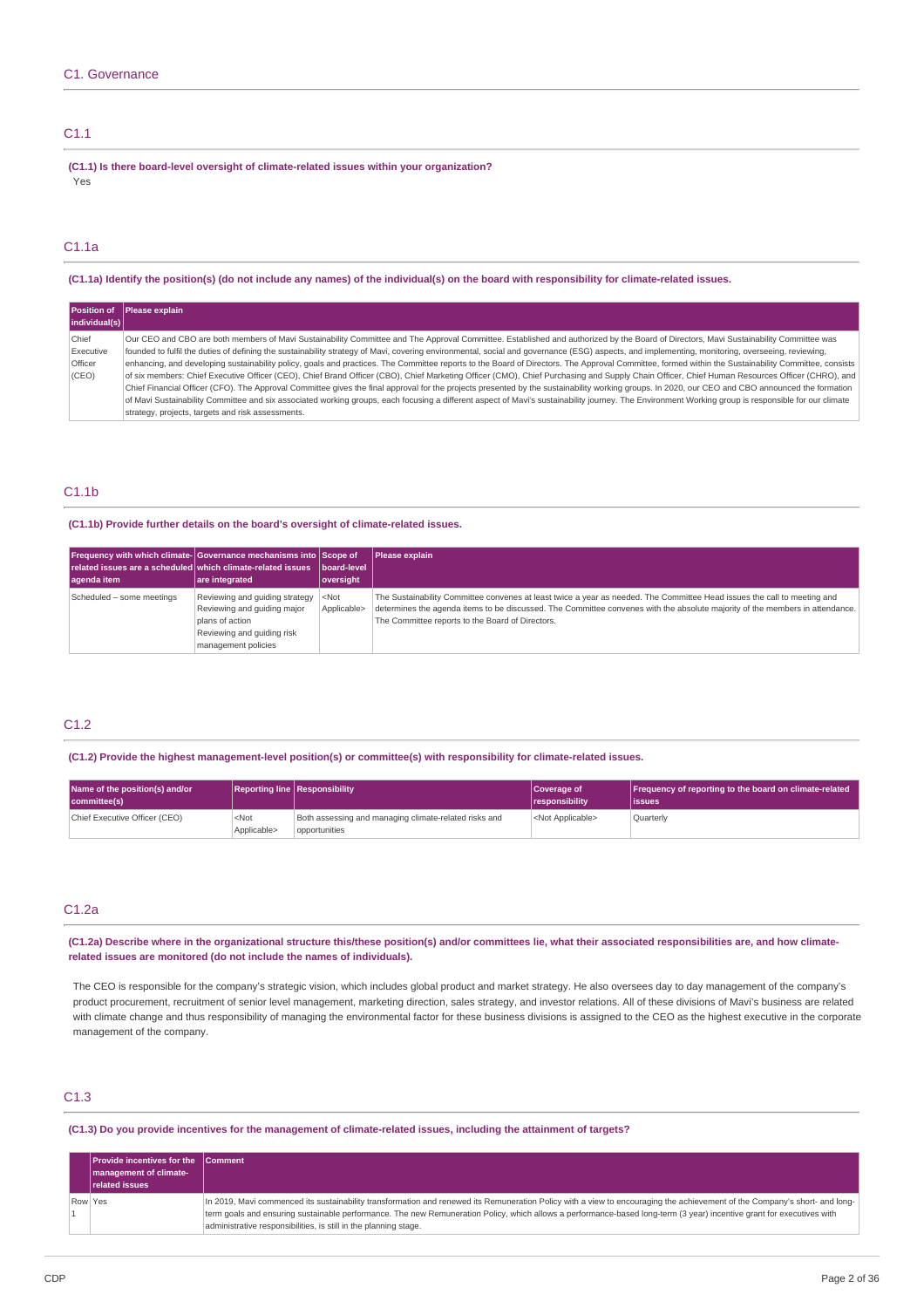(C1.3a) Provide further details on the incentives provided for the management of climate-related issues (do not include the names of individuals).

| <b>Entitled to incentive</b>  | <b>Type of incentive</b> | <b>Activity inventivized</b>      | <b>Comment</b> |
|-------------------------------|--------------------------|-----------------------------------|----------------|
| Chief Executive Officer (CEO) | Monetary reward          | Emissions reduction project       |                |
|                               |                          | Efficiency project                |                |
|                               |                          | <b>Efficiency target</b>          |                |
|                               |                          | Behavior change related indicator |                |
|                               |                          | Supply chain engagement           |                |

## C2. Risks and opportunities

## C2.1

(C2.1) Does your organization have a process for identifying, assessing, and responding to climate-related risks and opportunities? Yes

## C2.1a

## **(C2.1a) How does your organization define short-, medium- and long-term time horizons?**

|             | <b>From (years)</b> | To (years)   | <b>Comment</b> |
|-------------|---------------------|--------------|----------------|
| Short-term  |                     |              |                |
| Medium-term |                     |              |                |
| Long-term   |                     | $\sim$<br>LΖ |                |

## $C2.1<sub>b</sub>$

**(C2.1b) How does your organization define substantive financial or strategic impact on your business?**

Mavi defines substantive financial or strategic impacts as impacts of such magnitude that may jeopardize Mavi's existence, development and especially, continuity.

The major risks that the company is exposed to are categorized under four main headings: financial risks (exchange rate, liquidity, loans, interest rates and commodity prices), reputation risks, operational and strategic risks, and legal risks. The Early Identification of Risk Committee and the Board of Directors are periodically briefed about such risks. Climate change-related risk definitions are available in the financial, reputation and operational and strategic risk headings.

The main risk headings with their associated quantifiable indicators are as follows:

Financial risks: % increase in sustainable raw material costs due to chronic physical effects of climate change and rising demand for said materials

Strategic and Operational risks: % loss in manufacturer capacity due to acute effects of climate change such as natural disasters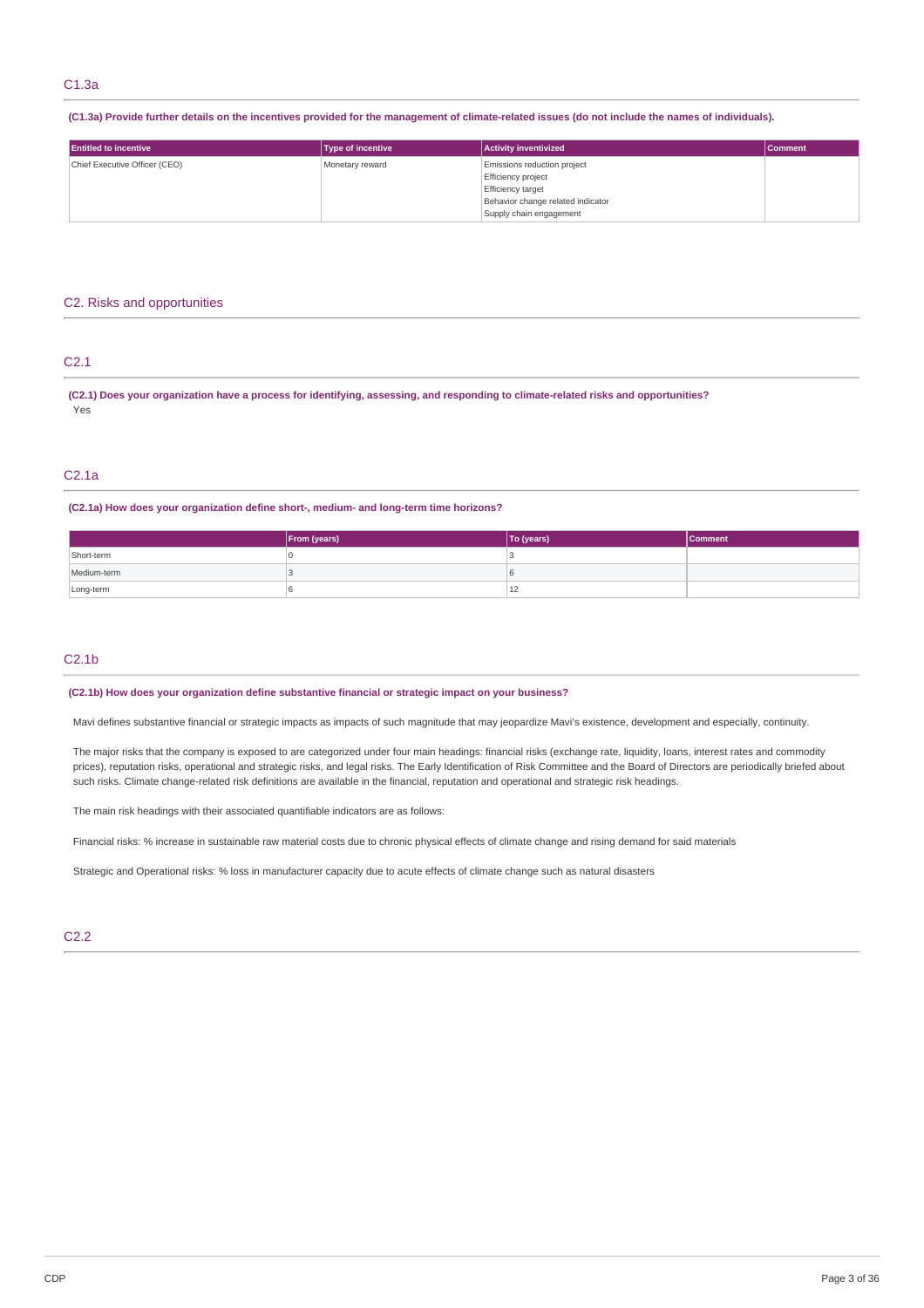#### **(C2.2) Describe your process(es) for identifying, assessing and responding to climate-related risks and opportunities.**

**Value chain stage(s) covered** Direct operations Upstream Downstream

**Risk management process**

Integrated into multi-disciplinary company-wide risk management process

**Frequency of assessment** More than once a year

#### **Time horizon(s) covered**

Short-term Medium-term Long-term

#### **Description of process**

Mavi has established an Early Identification of Risk Committee under its Board of Directors. The Committee identifies the risks that may jeopardize the Company's existence, development and continuity ahead of time, thereby supporting the Board of Directors' implementation of risk-mitigation and management measures. The Committee reports to the Board of Directors at each meeting of the Board, and the Company forwards these reports to the independent auditors. The Board of Directors regularly assesses the risks that the Company faces based on the information provided by the Committee. Responsibility for the management and reporting of risks is supervised by the CFO in coordination with other departments. The risks are prioritized according to periodical reports at the meetings, and action plans and responsible departments are determined, and monitored with Critical Risk Indicators. The principal risks that the company is exposed to are categorized and followed under four main headings: financial risks, reputation risks, strategic and operational risks, and legal risks. Climate change-related risk definitions are available in financial, reputation and operational and strategic risk headings. Physical and transitional risks related to climate change are explored under specific risk definitions within the four main headings. Risk assessment has revealed that costs associated with sustainable raw materials such as organic cotton, recycled cotton and Tencel keep increasing and supply for these materials are limited as more and more apparel companies are transforming their production to tackle climate change. To manage this risk, we are monitoring the percentage increase of sustainable raw material costs due to chronic physical effects of climate change and rising demand for said materials as a transition to a low carbon economy risk. Another risk that is revealed through our risk assessment is related to the acute effects of climate change. Increased chance and frequency of natural disasters can physically damage our supply chain's capacity to manufacture our products. To manage this risk, we are monitoring the percentage loss of the manufacturers' capacity due to acute effects of climate change such as natural disasters as a physical risk of climate change.

## C2.2a

**(C2.2a) Which risk types are considered in your organization's climate-related risk assessments?**

|                        | &<br>inclusion                  | Relevance Please explain                                                                                                                                                                                                                                                                                                                                                                                                                                                                                                                                                                                                                                                                                                                                                       |
|------------------------|---------------------------------|--------------------------------------------------------------------------------------------------------------------------------------------------------------------------------------------------------------------------------------------------------------------------------------------------------------------------------------------------------------------------------------------------------------------------------------------------------------------------------------------------------------------------------------------------------------------------------------------------------------------------------------------------------------------------------------------------------------------------------------------------------------------------------|
| Current<br>regulation  | Relevant.<br>always<br>included | Mavi monitors and complies with all applicable regulations relevant to its operations. In Turkey, there is a greenhouse gas monitoring regulation in place since 2014. However, Mavi does<br>not participate in any business activity that is subject to this requlation. Mavi's business does not involve any energy intensive processes. Requlation risks are assessed as part of our<br>Corporate Risk Management activities.                                                                                                                                                                                                                                                                                                                                               |
| Emerging<br>regulation | Relevant.<br>always<br>included | Emerging regulations related to climate change and their associated risks can directly affect our costs and the way we do business across the markets where we operate. We always<br>monitor upcoming regulations and comply with them accordingly. We are especially observing "European Green Deal", which was first presented in December 2019, and its "Carbon Border<br>Adjustment Mechanism" since it can directly influence our European sales performance. Requlation risks are assessed as part of our Corporate Risk Management activities.                                                                                                                                                                                                                          |
| Technology             | Relevant,<br>always<br>included | We always monitor innovations in our field of business. Our suppliers, especially denim fabric and blue jeans manufacturers that we work with provide us with industry leading technologies.<br>Mavi collaborates with denim fabric manufacturers for product development and innovations. Mavi's innovation-based premium products in the denim sector is a major reason that elevates<br>Mavi to the top segment of the international jeans market. Technology risks are assessed as part of our Corporate Risk Management activities.                                                                                                                                                                                                                                       |
| Legal                  | Relevant.<br>always<br>included | Mavi monitors the legal requirements related to climate change in the markets where it operates. We have not been subjected to any legal litigation related to climate change. Legal risks<br>are assessed as part of our Corporate Risk Management activities.                                                                                                                                                                                                                                                                                                                                                                                                                                                                                                                |
| Market                 | Relevant.<br>always<br>included | Our customers' awareness on climate change is increasing day by day. At Mavi, we closely follow the market risks associated with climate change, and our sustainable collection "All<br>Blue" was created as a measure to respond to this trend. Our competition is very active in communicating their sustainability efforts. Thus, Mavi has been increasing its frequency of product<br>development and marketing efforts to stay ahead of the competition. The fabrics used in our products are made from cotton, synthetic fibers, and wool. All of these materials' production<br>cycles can be affected by climate change, which can influence our costs and thus our market positioning. Market risks are assessed as part of our Corporate Risk Management activities. |
| Reputation Relevant,   | always<br>included              | Mavi is a leading love brand in Turkey. Our customers' trust and perception is of utmost importance and defines the way we do our business. Our materiality assessment in 2019 revealed<br>that climate change is a "very high priority" among our stakeholders. Failing to prove our commitment to fighting climate change could result in negative publicity and threaten our brand<br>positioning. Mavi's utmost priority is to gain new customers, mainly from the younger generations. To stay relevant with our young customer base, Mavi will continue to develop and<br>communicate its climate efforts and new sustainable product categories. Reputation risks are assessed as part of our Corporate Risk Management activities.                                     |
| Acute<br>physical      | Relevant.<br>always<br>included | Climate-related acute physical risk is relevant to Mavi's business. Climate change alters characteristics of the atmosphere and can cause previously unseen extreme weather events. In<br>recent years. Turkey has experienced such weather events in the form of hail and heavy rain. Many farmers lost their crops due to these events. Mayi can face disturbance in its supply<br>chain if an extreme weather event disables a key supplier. Acute physical risks are assessed as part of our Corporate Risk Management activities.                                                                                                                                                                                                                                         |
| Chronic<br>physical    | Relevant.<br>always<br>included | Atmospheric alterations caused by climate change can drastically effect agriculture through water supply in Turkey. OECD considers Turkey among the countries that have a future<br>agricultural water risk. Our products and supply chain rely on agricultural products. Chronic changes in agricultural environment can drastically change our supply chain and costs. Chronic<br>physical risks are assessed as part of our Corporate Risk Management activities.                                                                                                                                                                                                                                                                                                           |

## C2.3

(C2.3) Have you identified any inherent climate-related risks with the potential to have a substantive financial or strategic impact on your business? Yes

## C2.3a

(C2.3a) Provide details of risks identified with the potential to have a substantive financial or strategic impact on your business.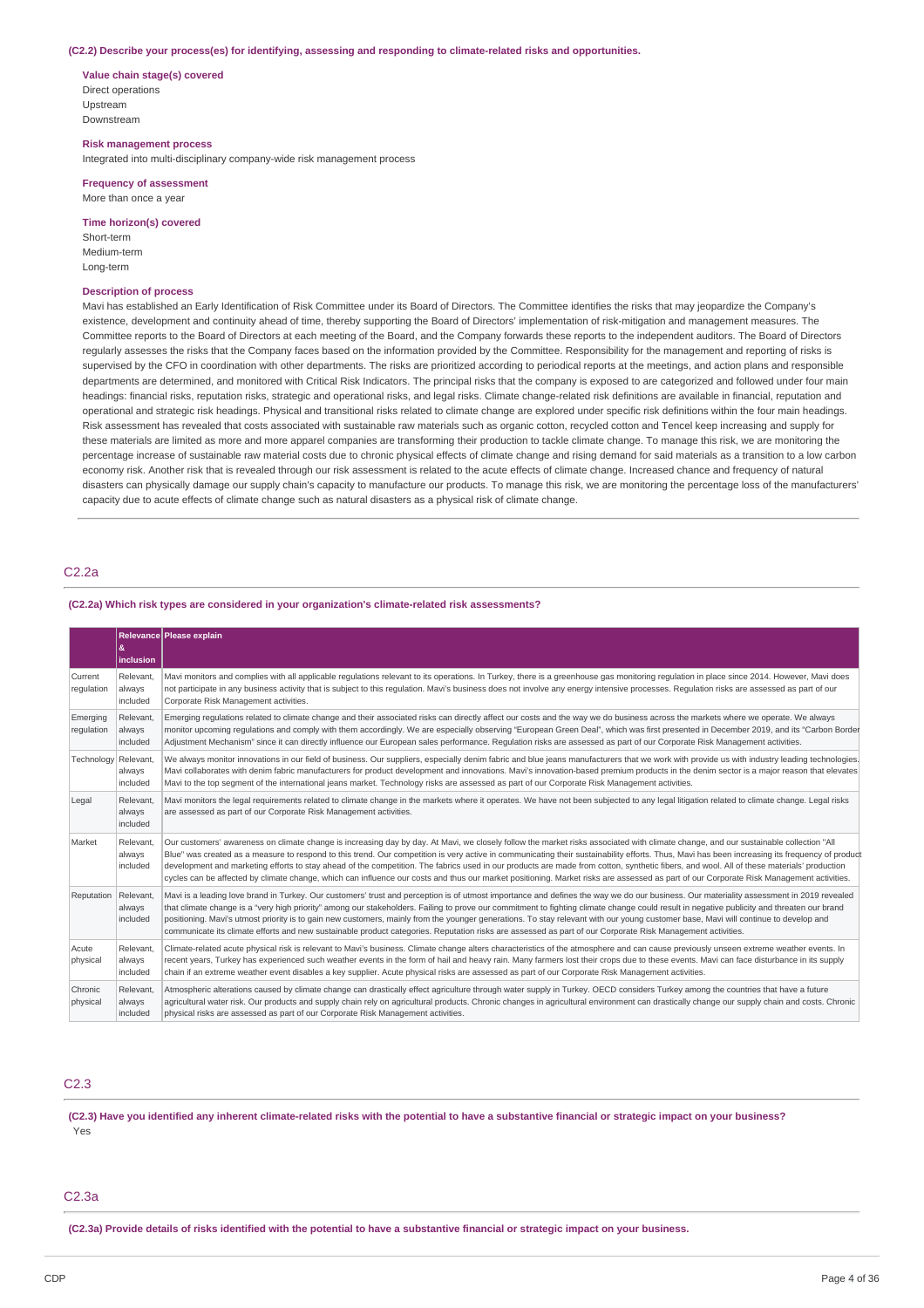## **Identifier**

Risk 1

# **Where in the value chain does the risk driver occur?**

Upstream

### **Risk type & Primary climate-related risk driver**

| Chronic physical | ineratures                      |
|------------------|---------------------------------|
|                  |                                 |
|                  | the contract of the contract of |
|                  |                                 |

### **Primary potential financial impact**

Increased direct costs

### **Climate risk type mapped to traditional financial services industry risk classification**

<Not Applicable>

### **Company-specific description**

As a global lifestyle brand with strong denim roots, Mavi's product portfolio is largely dependent on commodities and materials that are affected by climate change. Textile products account for more than 90% of Mavi's revenues. OECD considers Turkey among the countries with a future agricultural water risk. At Mavi, nearly 80% of the entire collection is sourced locally from Turkey. Rising mean temperatures could exacerbate the water availability problem in Turkey and directly affect Mavi's supply chain and increase its costs and thus, reduce Mavi's competitiveness.

**Time horizon**

Long-term **Likelihood**

Likely

#### **Magnitude of impact** High

### **Are you able to provide a potential financial impact figure?** Yes, an estimated range

**Potential financial impact figure (currency)** <Not Applicable>

#### **Potential financial impact figure – minimum (currency)** 6000000

**Potential financial impact figure – maximum (currency)** 10000000

#### **Explanation of financial impact figure**

The potential financial impact figures are calculated by considering 10 to 20% material cost increase for our sustainable products due to climate change.

## **Cost of response to risk**

35000

## **Description of response and explanation of cost calculation**

Cost of response to risk accounts for the cost of the audit mechanism required to obtain Organic Content Standard and Recycled Content Standard.

### **Comment**

We are actively exploring certificates and capacity mechanisms regarding procurement of sustainable materials. Although it does not cover our full product portfolio, we have invested in Organic Content Standard and Recycled Content standard. Now Mavi can label its products with these certificates.

#### **Identifier** Risk 2

#### **Where in the value chain does the risk driver occur?**

Direct operations

### **Risk type & Primary climate-related risk driver**

Market **Changing customer behavior Changing customer behavior** 

## **Primary potential financial impact**

Decreased revenues due to reduced demand for products and services

**Climate risk type mapped to traditional financial services industry risk classification**

<Not Applicable>

### **Company-specific description**

Competition in the apparel and lifestyle markets is getting more intense day by day. At Mavi, we should address the rising awareness of climate-related issues by showing our customers we are committed to reducing ours and by extension, their environmental impact. Failing to take actions to combat climate change and show our commitment to our customers could result in reduced demand for our products and decrease our revenues. To address the need for sustainable products, we have launched our most sustainable collection "All Blue," which includes products made with more efficient processes and manufactured with more sustainable materials.

**Time horizon**

Medium-term

**Likelihood** Likely

## **Magnitude of impact**

High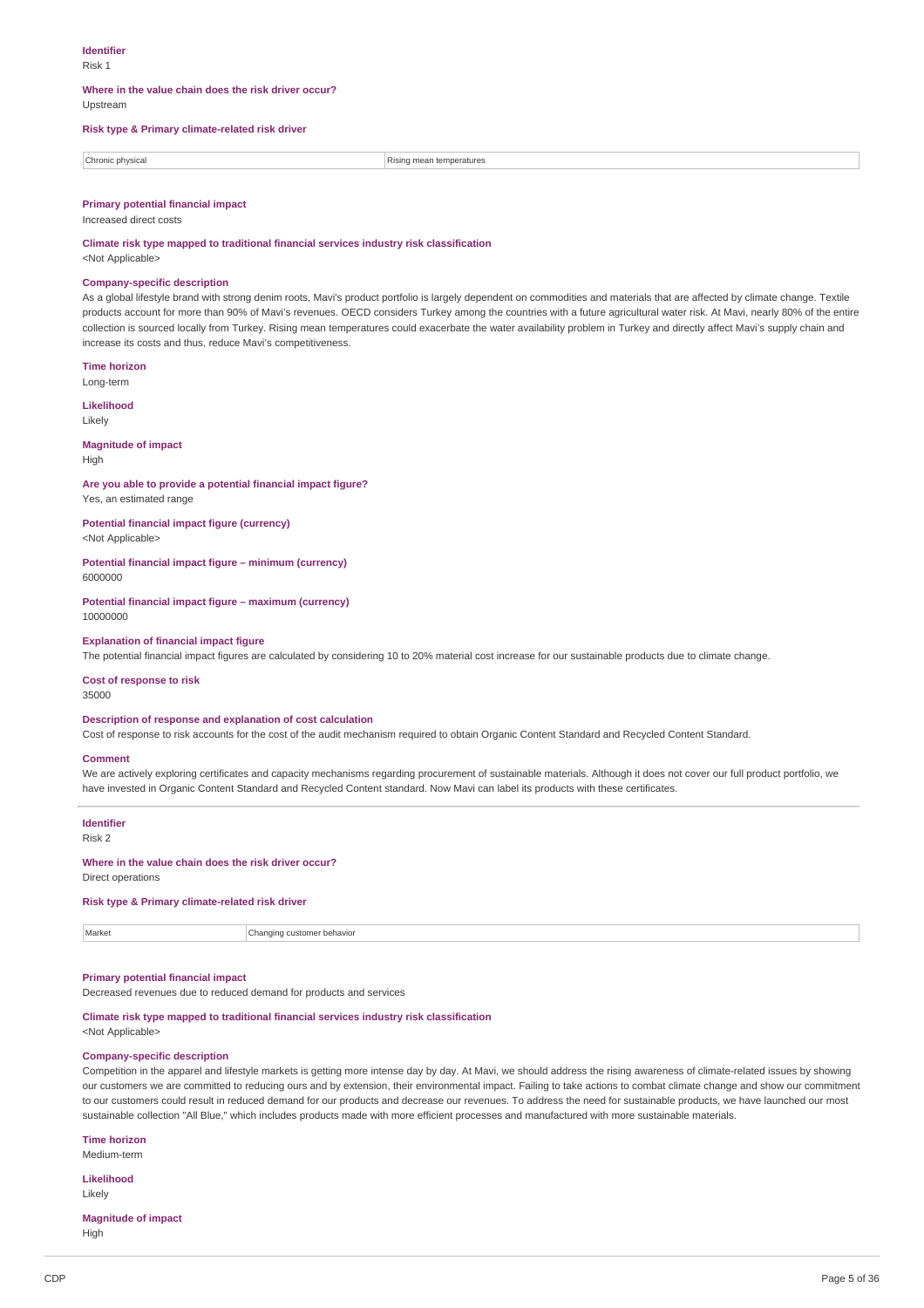# **Are you able to provide a potential financial impact figure?**

Yes, a single figure estimate

#### **Potential financial impact figure (currency)** 120100000

### **Potential financial impact figure – minimum (currency)**

<Not Applicable>

## **Potential financial impact figure – maximum (currency)**

<Not Applicable>

### **Explanation of financial impact figure**

It is quite difficult to estimate an accurate financial figure for the risk of losing revenues due to changing customer behavior, driven by heightened awareness of climate change. A 5% decrease in sales due to reduced demand means losing approximately TRY 120 million in revenues.

### **Cost of response to risk**

800000

## **Description of response and explanation of cost calculation**

The amount given for cost of response to risk represents payments made to three specialist employees who can research and innovate to create our All Blue collection.

#### **Comment**

All Blue represents the expertise and mastery of Mavi for creating new, innovative and sustainable products. The All Blue collection more than doubled in scope and product variety in 2020. The denim products in the All Blue collection are made with innovative techniques, consuming less water and energy, and each pair of jeans is also allvegan.

### **Identifier**

Risk 3

#### **Where in the value chain does the risk driver occur?**

Direct operations

### **Risk type & Primary climate-related risk driver**

Emerging regulation Carbon pricing mechanisms

## **Primary potential financial impact**

Increased indirect (operating) costs

**Climate risk type mapped to traditional financial services industry risk classification** <Not Applicable>

#### **Company-specific description**

Emerging regulations related to climate change and their associated risks can directly affect our costs and the way we do business across the markets where we operate. In the future, Mavi may be subject to a carbon tax. At Mavi, we are taking steps to reduce our burden on the environment and increase our resilience to emerging regulations by incorporating sustainability practices across our value chain.

## **Time horizon**

Long-term

**Likelihood** Likely

#### **Magnitude of impact** Medium-low

**Are you able to provide a potential financial impact figure?**

Yes, a single figure estimate

**Potential financial impact figure (currency)** 6550970

# **Potential financial impact figure – minimum (currency)**

<Not Applicable>

**Potential financial impact figure – maximum (currency)** <Not Applicable>

## **Explanation of financial impact figure**

Most carbon tax policies are applied to energy and carbon intensive sectors and processes that rely on fossil fuels. Mavi's business does not require any energy or emission intensive processes. To calculate an estimate for potential financial impact, 53 EUR per ton of carbon dioxide equivalent emissions is assumed. Only Scope 1 and Scope 2 emissions (15450.4 ton CO2 eq.) were assumed to be taxed. (1 EUR = 8 TRY)

**Cost of response to risk**

## 3400000

## **Description of response and explanation of cost calculation**

The amount presented accounts for the cost of procuring renewable (wind) electricity across 101 Mavi stores and our head office in Istanbul, Turkey.

## **Comment**

To reduce our Scope 2 emissions, we've started procuring renewable electricity in 2020. 101 Mavi stores and the head office in Turkey are now powered by electricity generated with wind farms.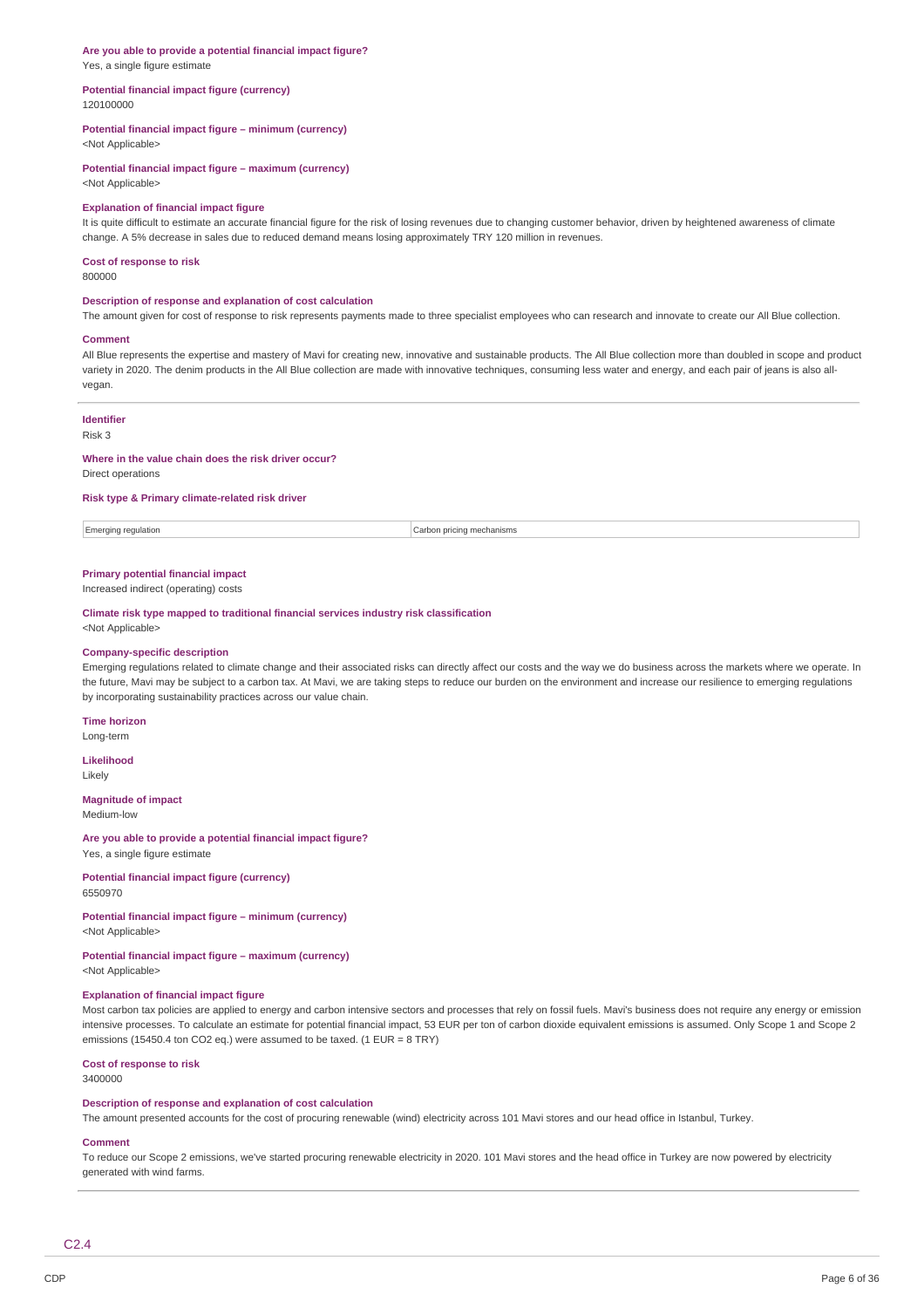### C2.4a

(C2.4a) Provide details of opportunities identified with the potential to have a substantive financial or strategic impact on your business.

### **Identifier**

Opp1

**Where in the value chain does the opportunity occur?**

Direct operations

### **Opportunity type**

Products and services

**Primary climate-related opportunity driver** Shift in consumer preferences

### **Primary potential financial impact**

Increased revenues resulting from increased demand for products and services

#### **Company-specific description**

Competition in the apparel and lifestyle markets is getting more intense day by day. At Mavi, we should address the rising awareness of climate-related issues by showing our customers that we are committed to reducing ours and by extension, their environmental impact. Showing our commitment to our customers could result in increased sales. To address the need for sustainable products, we have launched our most sustainable collection "All Blue," which includes products made with more efficient processes and manufactured with more sustainable materials.

#### **Time horizon**

Medium-term

**Likelihood** Likely

**Magnitude of impact** High

**Are you able to provide a potential financial impact figure?**

Yes, a single figure estimate **Potential financial impact figure (currency)**

240000000

#### **Potential financial impact figure – minimum (currency)**

<Not Applicable>

## **Potential financial impact figure – maximum (currency)**

<Not Applicable>

### **Explanation of financial impact figure**

It is quite difficult to estimate an accurate financial figure for the opportunity of gaining revenues due to changing customer behavior, driven by heightened awareness of climate change. A 10% increase in sales due to higher demand means gaining approximately TRY 240 million in revenues.

**Cost to realize opportunity**

800000

### **Strategy to realize opportunity and explanation of cost calculation**

The amount given for cost of response to risk represents payments made to three specialist employees, who can research and innovate to create our All Blue collection.

### **Comment**

All Blue represents the expertise and mastery of Mavi for creating new, innovative and sustainable products. The All Blue collection more than doubled in scope and product variety in 2020. The denim products in the All Blue collection are made with innovative techniques, consuming less water and energy, and each pair of jeans is also allvegan.

### **Identifier**

Opp<sub>2</sub>

#### **Where in the value chain does the opportunity occur?**

Direct operations

## **Opportunity type**

Resilience

#### **Primary climate-related opportunity driver**

Participation in renewable energy programs and adoption of energy-efficiency measures

## **Primary potential financial impact**

Reduced indirect (operating) costs

#### **Company-specific description**

Mavi operates 320 retail stores in Turkey. Energy consumed by Mavi's stores creates a discernible cost and carbon emissions. In August 2020, we signed a renewable energy purchasing agreement to use electricity from renewable sources where possible. As of January 2021, wind energy is used at the head office and 101 Mayi stores in Turkey, where electricity meters are controlled by Mavi. Seven franchisees also voluntarily chose to source their energy from wind farms.

## **Time horizon**

Short-term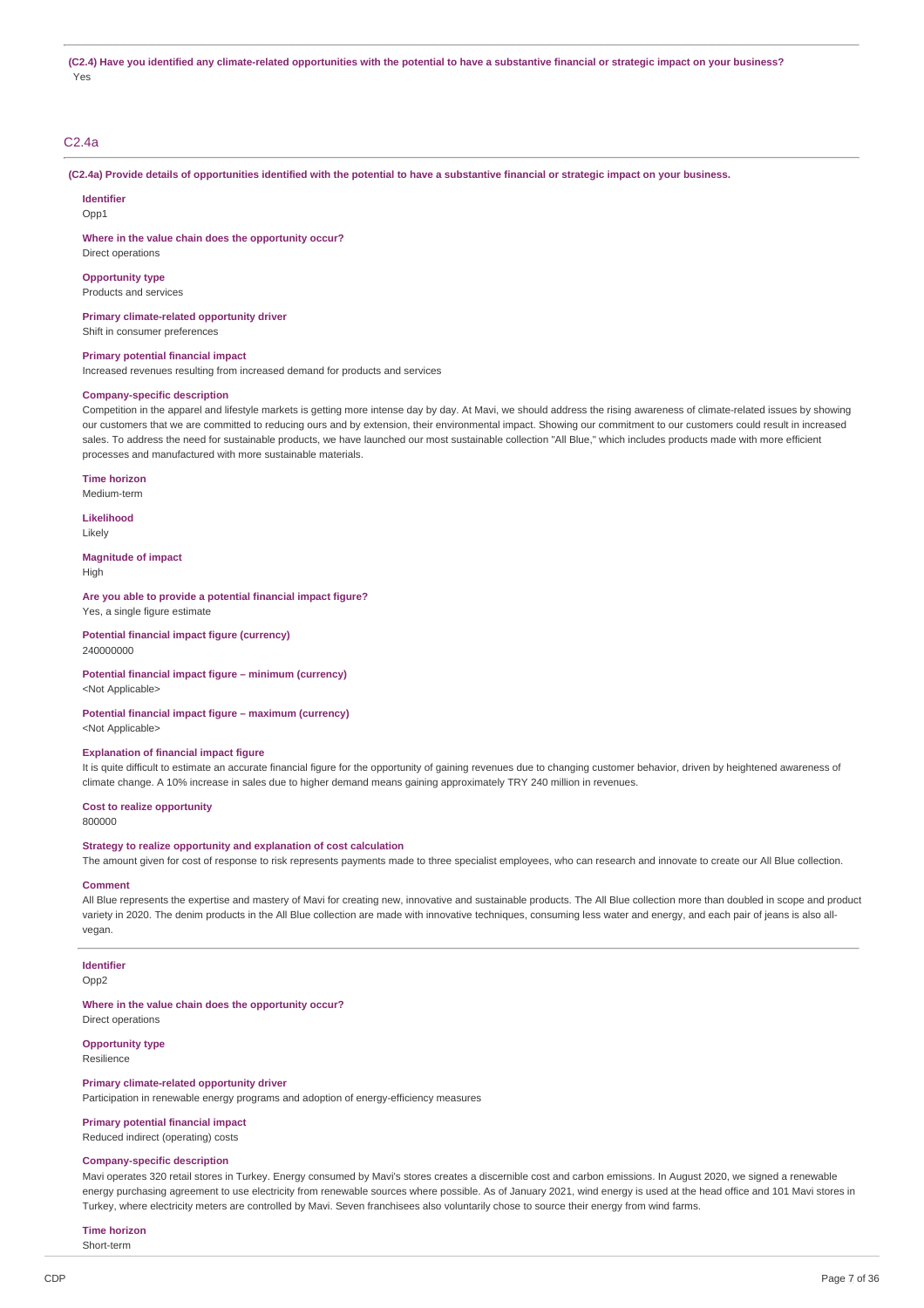### **Likelihood**

Virtually certain

#### **Magnitude of impact** Medium-low

### **Are you able to provide a potential financial impact figure?**

Yes, a single figure estimate

**Potential financial impact figure (currency)** 728627

# **Potential financial impact figure – minimum (currency)**

<Not Applicable>

## **Potential financial impact figure – maximum (currency)**

<Not Applicable>

### **Explanation of financial impact figure**

With our renewable electricity purchasing agreement, we are saving TRY 0.15 per kWh compared to purchasing from grid. The amount in financial impact section accounts for the savings from purchasing 4.9 million kWh of electricity for the 6 months from August 2020 to February 2021.

#### **Cost to realize opportunity**

 $\Omega$ 

## **Strategy to realize opportunity and explanation of cost calculation**

No extra costs were paid to realize this opportunity. In fact, this opportunity brought cost savings from our electricity purchases.

### **Comment**

This opportunity did not require an additional investment. The value "0" is valid.

# **Identifier**

Opp3

# **Where in the value chain does the opportunity occur?**

Upstream

**Opportunity type** Resource efficiency

**Primary climate-related opportunity driver**

Use of more efficient production and distribution processes

### **Primary potential financial impact** Reduced direct costs

### **Company-specific description**

Mavi reuses 65% of the cardboard boxes that manufacturers use for delivery of Mavi's products. This enables us to avoid using 912 tonnes of cardboard boxes. Reusing cardboard boxes also create cost savings.

## **Time horizon**

Long-term **Likelihood**

# Virtually certain

**Magnitude of impact** Low

### **Are you able to provide a potential financial impact figure?**

Yes, a single figure estimate

#### **Potential financial impact figure (currency)** 5075495

# **Potential financial impact figure – minimum (currency)**

<Not Applicable>

# **Potential financial impact figure – maximum (currency)**

<Not Applicable>

## **Explanation of financial impact figure**

Aside from reducing our material use and carbon footprint, reducing our cardboard box usage by 65% creates approximately TRY 5 million in savings. The financial impact is calculated based on the elimination of 912 tonnes of cardboard box, which cost TRY 5,561 per ton.

### **Cost to realize opportunity**

 $\Omega$ 

### **Strategy to realize opportunity and explanation of cost calculation**

No extra costs were paid to realize this opportunity. In fact, this opportunity brought cost savings from packaging purchases.

## **Comment**

This opportunity did not require an additional investment. The value "0" is valid.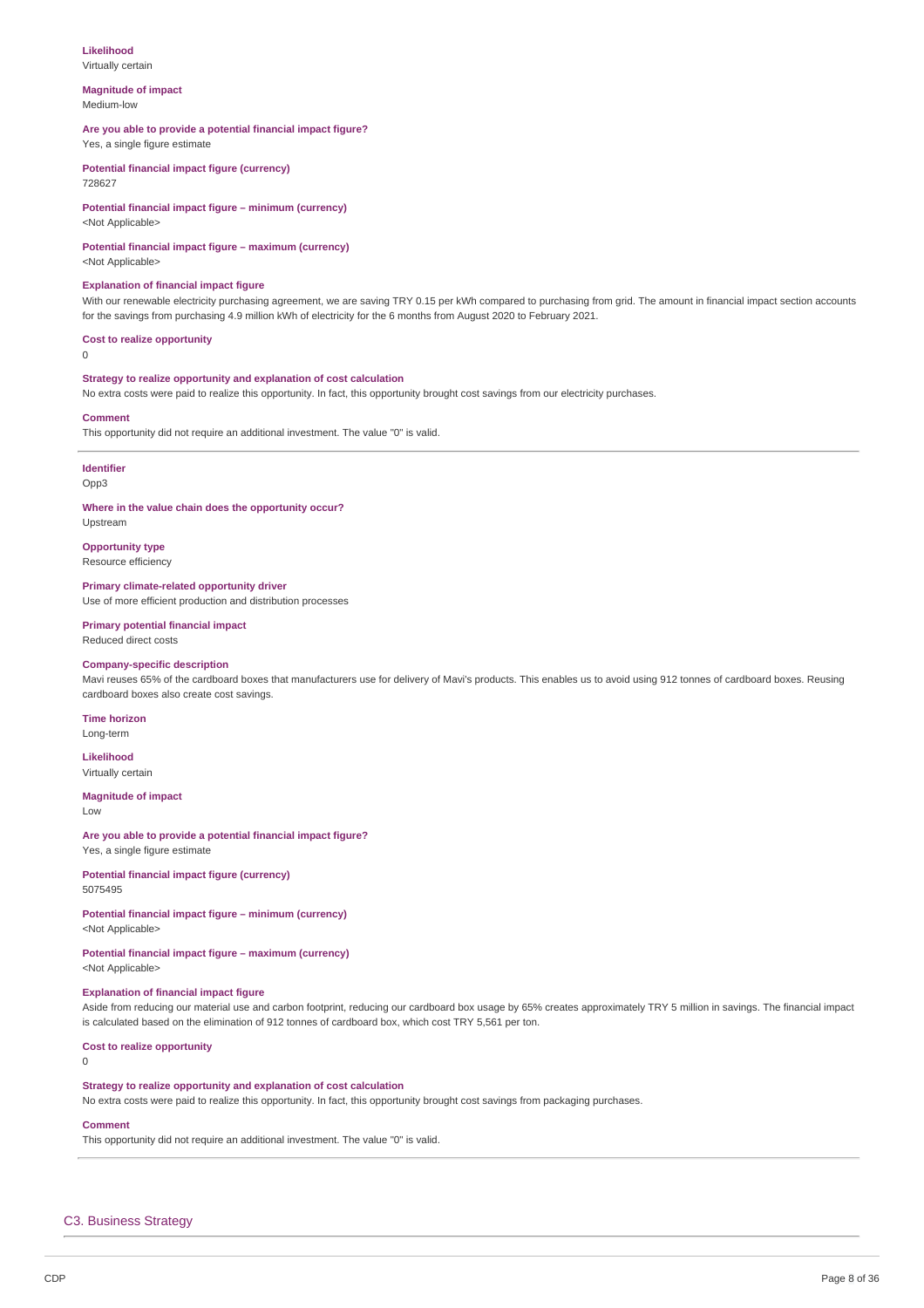## C3.1

#### **(C3.1) Have climate-related risks and opportunities influenced your organization's strategy and/or financial planning?** Yes

# C3.1b

**(C3.1b) Does your organization intend to publish a low-carbon transition plan in the next two years?**

|       | Intention to publish a low-carbon transition plan | Intention to include the transition plan as a scheduled resolution item at Annual General Meetings (AGMs) | <b>Comment</b> |
|-------|---------------------------------------------------|-----------------------------------------------------------------------------------------------------------|----------------|
| Row 1 | Yes, in the next two years                        | No, we do not intend to include it as a scheduled AGM resolution item                                     |                |
|       |                                                   |                                                                                                           |                |
|       |                                                   |                                                                                                           |                |
|       |                                                   |                                                                                                           |                |
| C3.2  |                                                   |                                                                                                           |                |

**(C3.2) Does your organization use climate-related scenario analysis to inform its strategy?** No, but we anticipate using qualitative and/or quantitative analysis in the next two years

## C3.2b

## **(C3.2b) Why does your organization not use climate-related scenario analysis to inform its strategy?**

At Mavi, we began our sustainability transformation in 2019 with the launch of our global sustainability strategy "All blue". Our first greenhouse gas (GHG) inventory was prepared for 2019. We are shaping our internal reporting and data procedures to facilitate future GHG inventory preparation cycles. For instance, we installed smart electricity meters in all our stores in Turkey. Now we can monitor and report electricity consumption accurately even for the stores where we do not have the operational control of metering systems.

In CDP 2020, our GHG inventory only contained emissions from our operations in Turkey. This year, in CDP 2021, we are proud to report emissions from all countries where we have active operations. We aim to finalize our data collection procedures so that we can generate reliable, comparable annual data to prepare comparable annual GHG inventories.

After finalizing our data collection procedures, we are planning to use climate-related scenario analysis to set a science-based target for our activities and initiate a lowcarbon transition plan to reduce our carbon footprint.

C3.3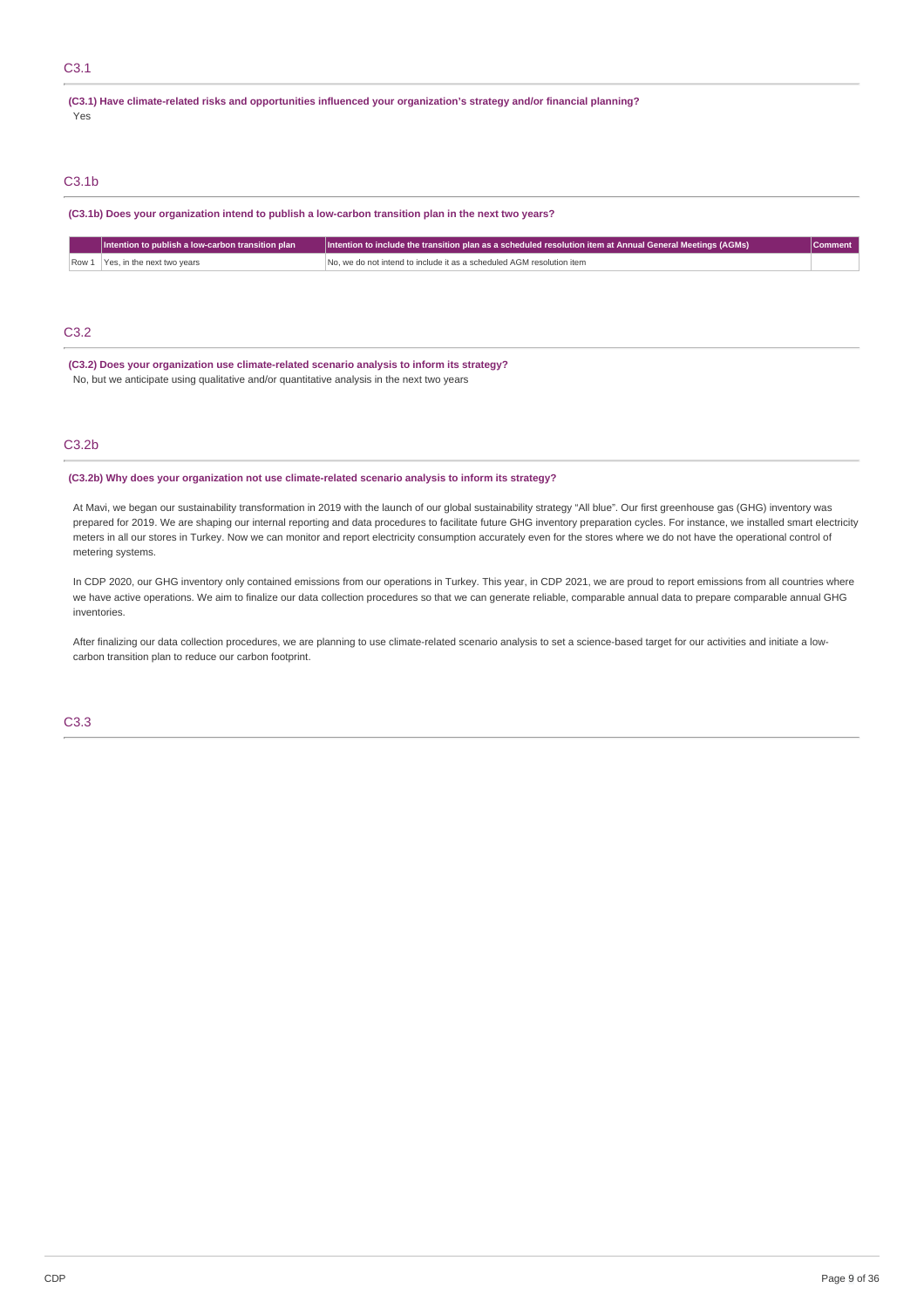## **(C3.3) Describe where and how climate-related risks and opportunities have influenced your strategy.**

|                                             | related risks<br>and<br>opportunities<br>influenced<br>your strategy<br>in this area? | Have climate-Description of influence                                                                                                                                                                                                                                                                                                                                                                                                                                                                                                                                                                                                                                                                                                                                                                                                                                                                                                                                                                                                                                                                                                                                                                                                                                                                                                                                                                                                                                                                                                                                                                                                                                                                                                                                                                                                                                                                                                                                                                                                                                                                 |
|---------------------------------------------|---------------------------------------------------------------------------------------|-------------------------------------------------------------------------------------------------------------------------------------------------------------------------------------------------------------------------------------------------------------------------------------------------------------------------------------------------------------------------------------------------------------------------------------------------------------------------------------------------------------------------------------------------------------------------------------------------------------------------------------------------------------------------------------------------------------------------------------------------------------------------------------------------------------------------------------------------------------------------------------------------------------------------------------------------------------------------------------------------------------------------------------------------------------------------------------------------------------------------------------------------------------------------------------------------------------------------------------------------------------------------------------------------------------------------------------------------------------------------------------------------------------------------------------------------------------------------------------------------------------------------------------------------------------------------------------------------------------------------------------------------------------------------------------------------------------------------------------------------------------------------------------------------------------------------------------------------------------------------------------------------------------------------------------------------------------------------------------------------------------------------------------------------------------------------------------------------------|
| Products<br>and<br>services                 | Yes                                                                                   | Mavi entered its sustainability transformation with the launch of its "All Blue" strategy. Our materiality assessment, which is being used as a quide to develop our sustainability strategy,<br>revealed that climate change is a very high priority topic. As a leading global lifestyle brand, our reputation is of utmost importance to us. At Mavi, we should address the rising<br>awareness of climate-related issues by showing our customers that we are committed to reducing ours and by extension, their environmental impact. To address the need for<br>sustainable products, we have launched our most sustainable collection "All Blue" in 2019. With the All Blue collection, our strategy is to introduce products with lower environmental<br>impact to the markets where we operate. We aim to expand the scope and product selection of the collection. The collection was initially offered to the North American and Turkish<br>markets with a focus on women's denim. It is now offered in all the markets where we operate. It includes products made with more efficient processes and manufactured with more<br>sustainable materials. These sustainable materials such as Tencel, organic cotton, and recycled cotton have lower carbon impact compared to conventional materials. In 2019, the All<br>Blue collection had a revenue share of 1.94% in Turkey and 3.42% share in Global operations. In 2020, the collection marked significant success and its share in revenues rose to<br>4.71% in Turkey and 6.07% in Global operations. Revenues generated by All Blue collection grew by 39.1% year on year. We aim to increase the share of All Blue collection throughout<br>Mavi's product portfolio year by year. In Fall 2020, All Blue collection doubled in scope and product variety. In the mid-term (3-6 years) we are planning to announce a climate-related<br>target that aligns with our products and services. We will commit to ensuring that a considerable percentage of our strategic product portfolio is more sustainable and has lower impact. |
| Supply<br>chain<br>and/or<br>value<br>chain | Yes                                                                                   | Responsible sourcing strategies and actions play a key role in managing a sustainable value chain. With our All Blue strategy, we continue to introduce innovative, comprehensive, and<br>sustainable practices to monitor the social, environmental and economic performance of stakeholders across the entire supply chain. Our strategy is to first understand, assess and then<br>quide our supply chain partners to reduce our shared environmental burdens. To better understand our supply chain in terms of environmental performance, we introduced our "Supplier<br>Self-Assessment Questionnaire". The questionnaire has questions regarding energy efficiency, energy sources used, greenhouse gas emissions, awareness on climate change and<br>any other practices that our suppliers conduct in order to reduce their climate impact. The questionnaire had a total of 160 questions and was shared with all of our 115 tier 1 and 289<br>tier 2 suppliers. In the short term we aim to introduce environmental audits to our supply chain to improve the reliability of the environmental data provided by our suppliers. In the mid-<br>term we aim to introduce incentives to suppliers that are exemplary in terms of their environmental performance. With our All Blue strategy we aim to become a transformative force<br>across our entire supply chain. ERAK and TAYEKS, our two major suppliers that account for nearly 75% of the denim have practices in place to improve energy efficiency and water<br>use. In 2020, ERAK consumed 26% less water and 24% less energy year-on-year while laser and sustainable washes and treatments accounted for 54% of denim production, thanks<br>to the upgraded machinery park. The heat, hot water and steam generated during the production process (especially in washing and drying machines) are reused in the facility, ensuring<br>efficient energy use and lower carbon impact in production.                                                                                                                              |
| Investment Yes<br>in R&D                    |                                                                                       | At Mavi, our R&D activities and investments are focused on product design. Our strategy is to introduce innovative and attractive products to the markets that we operate in. As a<br>leading global lifestyle brand, our reputation is of utmost importance to us. At Mavi, we should address the rising awareness of climate-related issues by showing our customers that we<br>are committed to reducing ours and by extension, their environmental impact. Our strategy is to develop and design sustainable products that are also profitable. Major efforts and<br>investments were made around designing with lower impact fabrics and fibers. In 2020, our design team increased the use of organic and recycled cotton. They also introduced denim<br>products, manufactured with upcycled fabrics. Our strategy is to make sustainable denim a norm, not a premium exception. In the short-, medium- and long-term, we will keep increasing<br>our sustainable product portfolio.                                                                                                                                                                                                                                                                                                                                                                                                                                                                                                                                                                                                                                                                                                                                                                                                                                                                                                                                                                                                                                                                                                           |
| Operations Yes                              |                                                                                       | Climate-related risks influenced us to seek renewable energy use through our operations. They have also motivated us to increase material and energy efficiency. Aiming to reduce the<br>environmental impact and in particular the carbon emissions of its stores, we designed a sustainable store concept and opened our first eco-store at the Zorlu Shopping Mall. The store,<br>featuring an architectural design focused on consuming less energy and using less raw material, was built with materials with sustainability and greenhouse gas emission certifications.<br>Drawing from the efficiency results of this store, an eco-store, built with 30% less raw material, consumes 25% less energy and 20% less water than a standard Mavi store. In the short-<br>term we aim to increase the number of eco-stores. Mavi continually monitors opportunities to improve operations in terms of sustainability and efficiency. We introduced renewable<br>electricity purchasing agreements for our stores where we can choose our electricity provider. With these agreements 101 of our stores and our head office now operate on wind<br>electricity. We implemented energy efficiency measures like the installation of LED fixtures to replace conventional spot lightings and the installation of smart energy monitoring<br>systems. These measures reduce our indirect costs and our carbon footprint. In the medium-term (3 to 6 years) we aim to introduce renewable electricity purchasing agreements to our<br>offices, warehouses and showrooms within other markets that we operate.                                                                                                                                                                                                                                                                                                                                                                                                                                                                                           |

# C3.4

## **(C3.4) Describe where and how climate-related risks and opportunities have influenced your financial planning.**

| Financial<br>planning<br>lelements<br>that have<br>l been<br>l influenced l | <b>Description of influence</b>                                                                                                                                                                                                                                                                                                                                                                                                                                                                                                                                                                                                                                                                                                                                                                                                                                                                                                                                                                                                                                                                                                                                                                                                                                                                                                                                                                                                                                                                                                                                                                                                                                |
|-----------------------------------------------------------------------------|----------------------------------------------------------------------------------------------------------------------------------------------------------------------------------------------------------------------------------------------------------------------------------------------------------------------------------------------------------------------------------------------------------------------------------------------------------------------------------------------------------------------------------------------------------------------------------------------------------------------------------------------------------------------------------------------------------------------------------------------------------------------------------------------------------------------------------------------------------------------------------------------------------------------------------------------------------------------------------------------------------------------------------------------------------------------------------------------------------------------------------------------------------------------------------------------------------------------------------------------------------------------------------------------------------------------------------------------------------------------------------------------------------------------------------------------------------------------------------------------------------------------------------------------------------------------------------------------------------------------------------------------------------------|
| Row Revenues<br>Direct<br>costs<br>Indirect<br>costs                        | With the introduction of our lesser impact, sustainable All Blue collections, our revenues increased. All Blue collection had a revenue share of 1.94% in Turkey and 3.42% share in 2019 Global<br>operations. In 2020, the collection marked significant success and its share in revenues rose to 4.71% in Turkey and 6.07% in Global operations. Performance of All Blue collection influenced us<br>to increase the scope and variety of the collection. We are investing more and more on sustainable materials through our suppliers and we are introducing new types of lesser impact products<br>such as products prepared with upcycled materials. Our direct costs, especially the costs associated with lesser impact materials are increasing. In the mid-term (3 to 6 years) we are planning to<br>introduce new investments to secure sustainable material supply capacity. Our most recent investment was the adoption of Organic Content Standard (OCS) and Recycled Content Standard<br>(RCS). With this investment, we can label our products with OCS and RCS certificates. Climate-related risks and opportunities heavily influenced our financial planning regarding our<br>indirect/operating costs. We invested TRY 1.2 million to transform one of our flagship stores to an eco-store that is built with 30% less material and consume 25% less energy. Additional we<br>invested TRY 955 thousand for the installation of smart metering systems that increase energy efficiency through all of our stores in Turkey. In the short term (0 to 3 years) we aim to increase the<br>number of stores that are converted to eco-stores. |

# C3.4a

(C3.4a) Provide any additional information on how climate-related risks and opportunities have influenced your strategy and financial planning (optional).

# C4. Targets and performance

# C4.1

**(C4.1) Did you have an emissions target that was active in the reporting year?** No target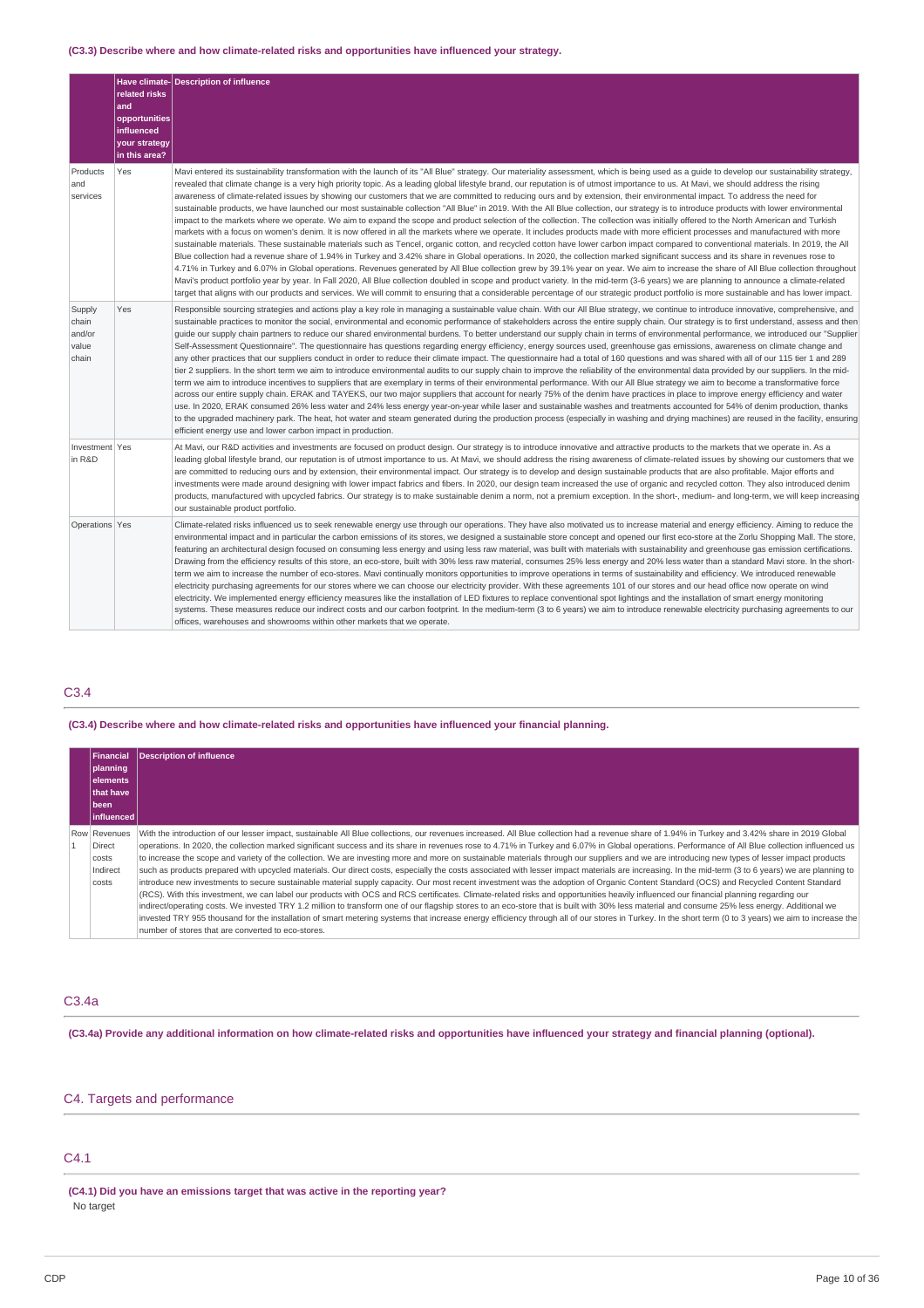## (C4.1c) Explain why you did not have an emissions target, and forecast how your emissions will change over the next five years.

| reason                                                                  | Primary   Five-year forecast                                                                                                                                                                                                                                                                                                                                                                                                                                                                                                                                                                                                                                                                                                                                                                                                                                                                                                                                                                                                                                                                                                                                                                                                                                                                                                                                                                                                                                 | Please explain                                                                                                                                                                                                                                                                                                                                                                                                                                                                                                                                                                                                                                                                                                                                                                                                                                                                                                                                                                                                                                                                                                                                                                                                   |
|-------------------------------------------------------------------------|--------------------------------------------------------------------------------------------------------------------------------------------------------------------------------------------------------------------------------------------------------------------------------------------------------------------------------------------------------------------------------------------------------------------------------------------------------------------------------------------------------------------------------------------------------------------------------------------------------------------------------------------------------------------------------------------------------------------------------------------------------------------------------------------------------------------------------------------------------------------------------------------------------------------------------------------------------------------------------------------------------------------------------------------------------------------------------------------------------------------------------------------------------------------------------------------------------------------------------------------------------------------------------------------------------------------------------------------------------------------------------------------------------------------------------------------------------------|------------------------------------------------------------------------------------------------------------------------------------------------------------------------------------------------------------------------------------------------------------------------------------------------------------------------------------------------------------------------------------------------------------------------------------------------------------------------------------------------------------------------------------------------------------------------------------------------------------------------------------------------------------------------------------------------------------------------------------------------------------------------------------------------------------------------------------------------------------------------------------------------------------------------------------------------------------------------------------------------------------------------------------------------------------------------------------------------------------------------------------------------------------------------------------------------------------------|
| Row We are<br>planning<br>to<br>a target<br>in the<br>next two<br>years | We don't expect a major change in our Scope 1 emissions within the next five years. Scope 1<br>includes impacts related to our vehicle use and natural gas use in our offices. We don't have any<br>measures to reduce these emissions at the moment. An increase between 0-5% is possible within<br>introduce the next 5 years relating to company growth. On Scope 2, we are actively taking actions to reduce<br>our impact. In 2020, 101 stores in Turkey and our head office operated on renewable electricity for<br>6 months (August to January). These stores will continue to operate on renewable electricity for<br>years to come. We can expect approximately 20% reduction in Scope 2 emissions considering<br>these 101 stores and head office will operate on renewable electricity all the time. Our Scope 3 will<br>increase because it is not complete as it is. The overwhelming majority of our Scope 3 emissions<br>emerge from Purchased goods and services. Last year, we only accounted for denim products<br>within the purchased goods and services category. This year we included the embodied carbon<br>emissions for all raw materials that we use. We can expect that Scope 3 emissions will double<br>within the next 5 years when we account for the remaning impact associated with manufacturing for we aim to introduce an emissions target. Also, within the next two years, we are planning to<br>all of our products. | Mavi began its sustainability transformation in 2019 with the launch of our global sustainability<br>strategy "All blue". Our first greenhouse gas (GHG) inventory was prepared for 2019. We are<br>shaping our internal reporting and data procedures to facilitate future GHG inventory<br>preparation cycles. For instance, we installed smart electricity meters in all of our stores in<br>Turkey. Now we can monitor and report electricity consumption accurately even for the stores<br>where we do not have the operational control of metering systems. In CDP 2020, our GHG<br>inventory only contained emissions from our operations in Turkey. This year, in CDP 2021, we<br>are proud to report emissions from all countries where we have active operations. We also<br>increased our scope and added additional emission sources like logistics and increased detail<br>on purchased products and services via improved LCA studies. We aim to finalize our data<br>collection procedures so that we can generate reliable, comparable annual data to prepare<br>comparable annual GHG inventories. Once we gather sufficient year-on-year comparable data,<br>implement a Science-based Target. |

## C4.2

**(C4.2) Did you have any other climate-related targets that were active in the reporting year?** No other climate-related targets

## C4.3

(C4.3) Did you have emissions reduction initiatives that were active within the reporting year? Note that this can include those in the planning and/or **implementation phases.**

Yes

# C4.3a

(C4.3a) Identify the total number of initiatives at each stage of development, and for those in the implementation stages, the estimated CO2e savings.

|                           | Number of initiatives | Total estimated annual CO2e savings in metric tonnes CO2e (only for rows marked *) |
|---------------------------|-----------------------|------------------------------------------------------------------------------------|
| Under investigation       |                       |                                                                                    |
| To be implemented*        |                       |                                                                                    |
| Implementation commenced* |                       | 880                                                                                |
| Implemented*              |                       | 2348                                                                               |
| Not to be implemented     |                       |                                                                                    |

## C4.3b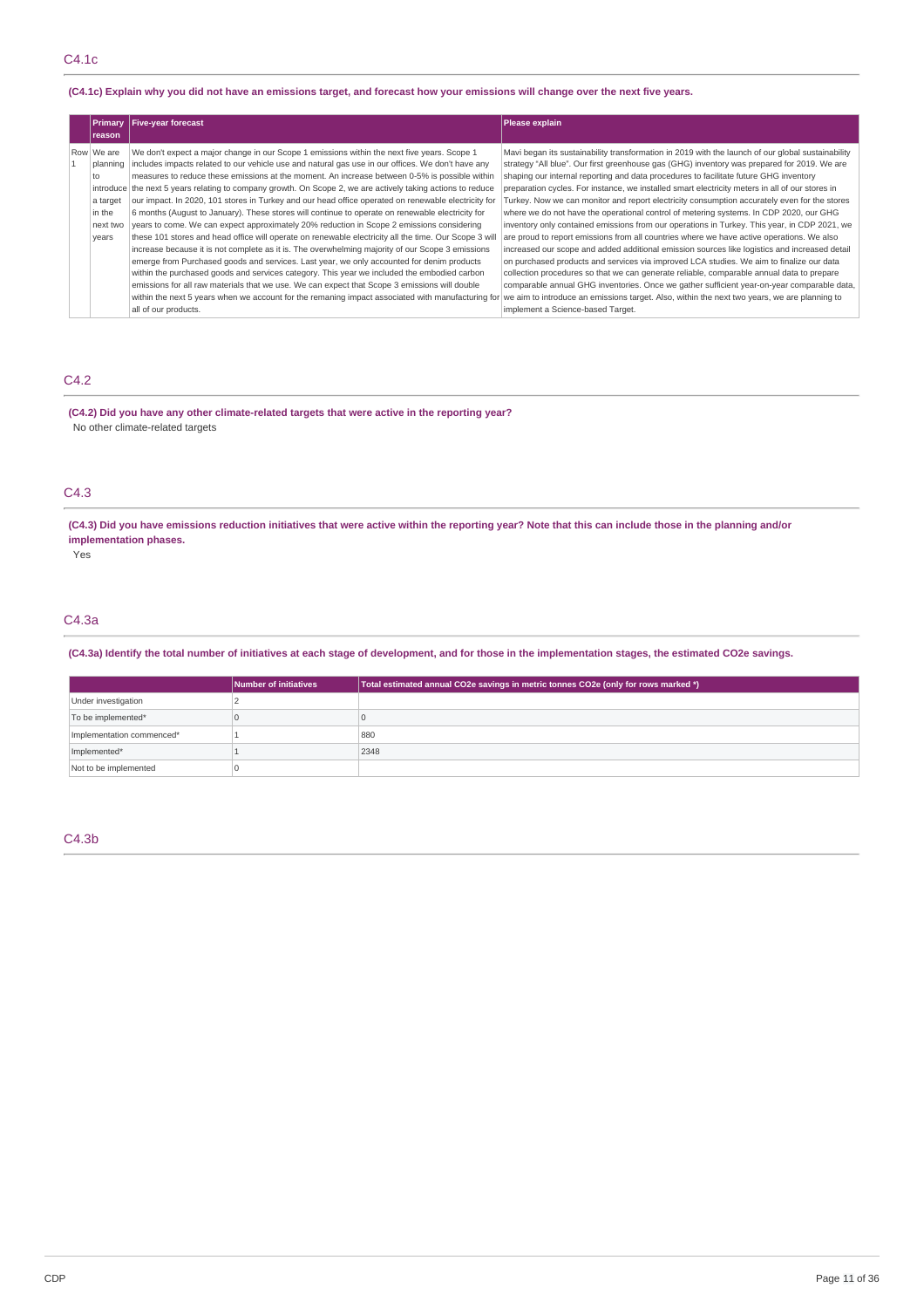#### **(C4.3b) Provide details on the initiatives implemented in the reporting year in the table below.**

**Initiative category & Initiative type**

Low-carbon energy consumption with the constant of the constant of the constant of the constant of the constant of the constant of the constant of the constant of the constant of the constant of the constant of the constan

**Estimated annual CO2e savings (metric tonnes CO2e)**

## 2348

**Scope(s)** Scope 2 (market-based)

### **Voluntary/Mandatory**

Voluntary

**Annual monetary savings (unit currency – as specified in C0.4)** 728627

**Investment required (unit currency – as specified in C0.4)**

0

**Payback period** No payback

**Estimated lifetime of the initiative** Ongoing

**Comment**

### C4.3c

**(C4.3c) What methods do you use to drive investment in emissions reduction activities?**

| Method                              | <b>Comment</b> |
|-------------------------------------|----------------|
| Employee engagement                 |                |
| Financial optimization calculations |                |

## C4.5

(C4.5) Do you classify any of your existing goods and/or services as low-carbon products or do they enable a third party to avoid GHG emissions? Yes

### C4.5a

(C4.5a) Provide details of your products and/or services that you classify as low-carbon products or that enable a third party to avoid GHG emissions.

**Level of aggregation**

Group of products

## **Description of product/Group of products**

Mavi All Blue collection offers products made with more efficient processes and manufactured with more sustainable materials. The materials include upcycled fabrics, recycled cotton. Tencel, and organic cotton. The products in the All Blue collection are designed to address growing awareness of the environmental impacts of textile products. These products have lower emissions compared to our conventional products.

#### **Are these low-carbon product(s) or do they enable avoided emissions?**

Low-carbon product

**Taxonomy, project or methodology used to classify product(s) as low-carbon or to calculate avoided emissions** Other, please specify (LCA Data)

**% revenue from low carbon product(s) in the reporting year**

**% of total portfolio value** <Not Applicable>

**Asset classes/ product types**

<Not Applicable>

### **Comment**

6.07

Mavi is aiming to increase its use of sustainable, low-carbon fibers like recycled cotton, Tencel from Lenzing, and organic cotton. Recycled cotton generates approximately 80% to 90% lower emissions than virgin cotton. (Source: "LCA on Recycling Cotton", Marcus Wendin, 2016). According to an LCA study for man-made cellulose fibers, Tencel is almost carbon neutral. (Source: Life Cycle Assessment of man-made cellulose fibers, Li Shen & Martin Kumar Patel, 2010). According to Textile Exchange's LCA study on organic cotton, organic cotton provides a potential global warming saving of 46% compared to conventional cotton. (Source: "The Life Cycle Assessment of Organic Cotton Fiber - A Global Average", Textile Exchange, 2014). Upcycled fabrics reduce the need to produce new fabrics and with this attribute, reduces the overall climate impact of products. In 2020, sustainable products had a share of 6.07% in global revenues and 4.71% in Turkey revenues.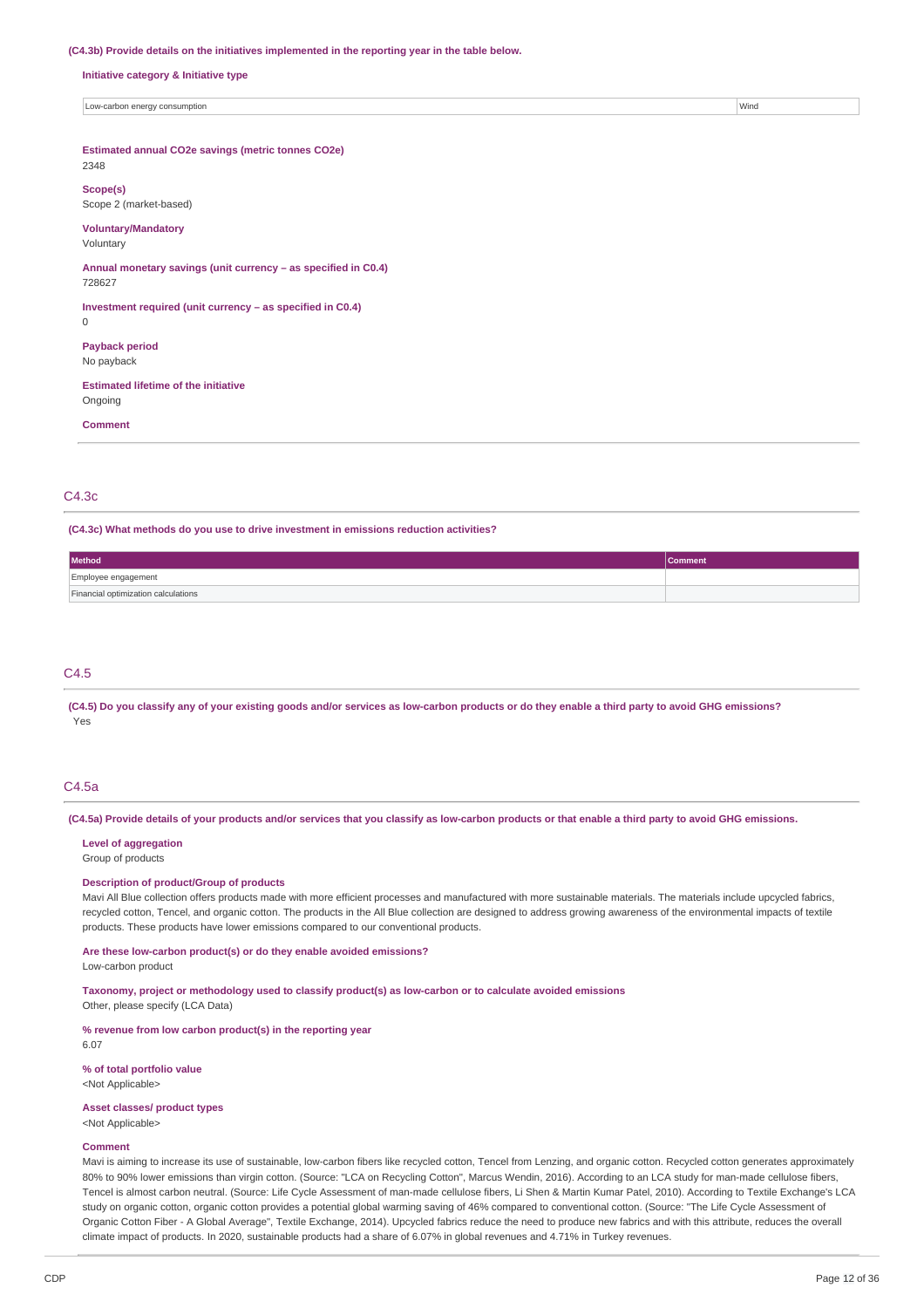## C5.1

**(C5.1) Provide your base year and base year emissions (Scopes 1 and 2).**

#### **Scope 1**

**Base year start** February 1 2020

#### **Base year end** January 31 2021

### **Base year emissions (metric tons CO2e)**

773.9

#### **Comment**

Due to changes in methodology and expansion of scope, we decided to update our base year emissions. This year's emissions and base year emissions are the same.

## **Scope 2 (location-based)**

**Base year start**

February 1 2020

## **Base year end**

January 31 2021

#### **Base year emissions (metric tons CO2e)** 17024.7

**Comment**

Due to changes in methodology and expansion of scope, we decided to update our base year emissions. This year's emissions and base year emissions are the same.

#### **Scope 2 (market-based)**

**Base year start** February 1 2020

#### **Base year end**

January 31 2021

#### **Base year emissions (metric tons CO2e)**

14676.6

## **Comment**

Due to changes in methodology and expansion of scope, we decided to update our base year emissions. This year's emissions and base year emissions are the same.

## C5.2

(C5.2) Select the name of the standard, protocol, or methodology you have used to collect activity data and calculate emissions.

Defra Environmental Reporting Guidelines: Including streamlined energy and carbon reporting guidance, 2019

IPCC Guidelines for National Greenhouse Gas Inventories, 2006

The Greenhouse Gas Protocol: A Corporate Accounting and Reporting Standard (Revised Edition)

The Greenhouse Gas Protocol: Scope 2 Guidance

Other, please specify (Energy Policies of IEA Countries – Turkey 2016 Review, Climate Transparency 2019 Report, EPA eGRID2018 March 2020, Canada's submission to the UN Framework Convention on Climate Change (2019))

### C5.2a

(C5.2a) Provide details of the standard, protocol, or methodology you have used to collect activity data and calculate emissions.

The emission factor to calculate Scope 2 purchased grid electricity emissions for Turkey were obtained from Energy Policies of IEA Countries – Turkey 2016 Review. The factor is 0.478 CO2 eq. / kWh The emission factors for purchased grid electricity for United States (New York: 0.271 kg CO2 eq. / kWh, New Jersey: 0.327 kg CO2 eq. / kWh) were taken from EPA Emission Factors (eGRID2018 March 2020. The emission factors for purchased grid electricity for Germany (0.38 kg CO2 eq. / kWh), Switzerland (0.01 kg CO2 eq. / kWh), Austria (0.13 kg CO2 eq. / kWh), Czechia (0.54 kg CO2 eq. / kWh) and Belgium (0, 15 kg CO2 eq. / kWh) were taken from Association of Issuing Bodies (AIB) 2019 European Residual Mix Factors. Version 1. The emission factors for purchased grid electricity for Canada (Vancouver: (0.012 kg CO2 eq. / kWh), Montreal: 0,001 kg CO2 eq. /kWH, Toronto: 0,029 kg CO2 eq. / kWh) are taken from Canada's submission to the UN Framework Convention on Climate Change (2019).

For calculations, if data for a specific location such as a store, warehouse or showroom was missing, the average consumptions per unit area obtained from other locations where data is available are used.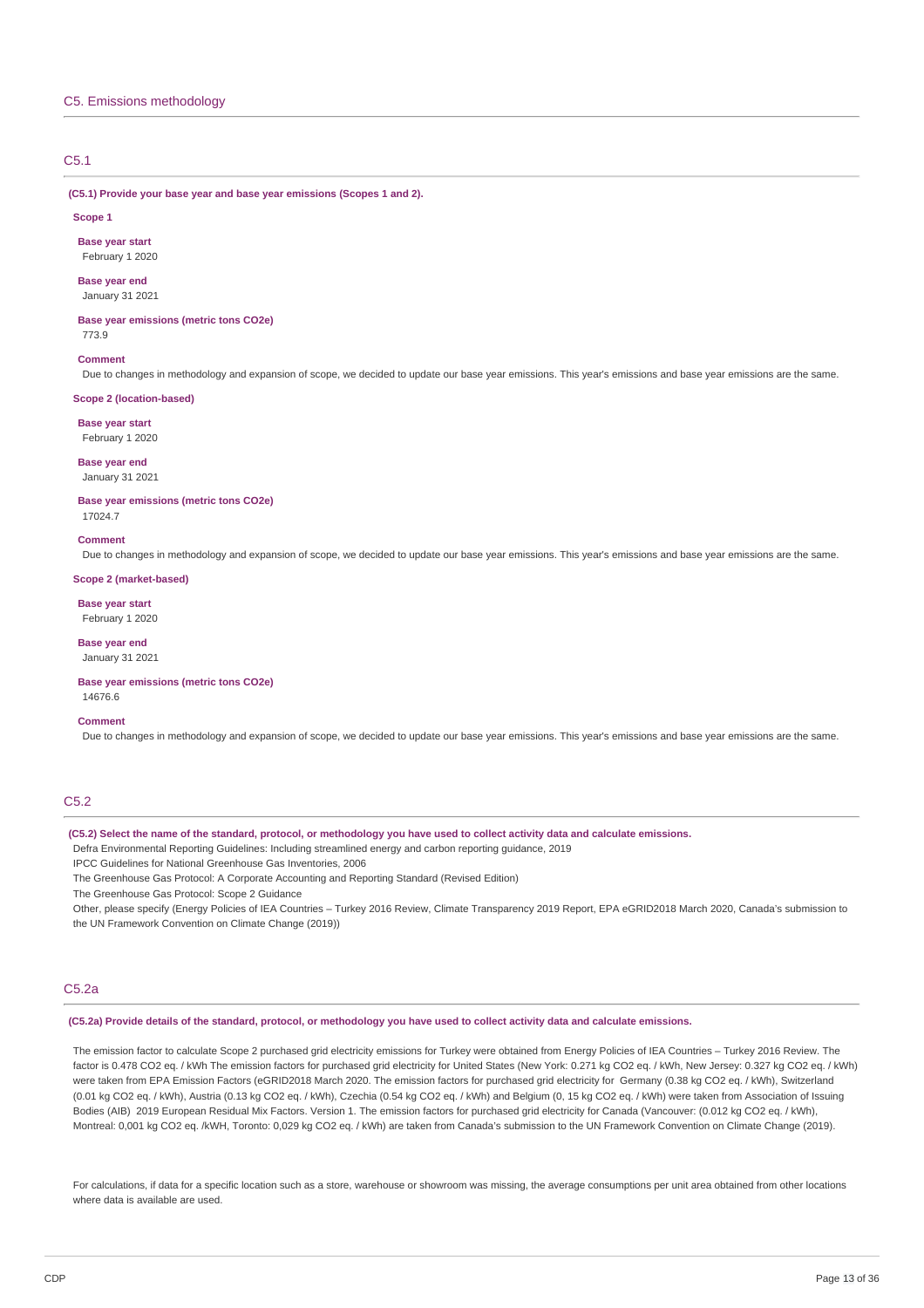## C6.1

### **(C6.1) What were your organization's gross global Scope 1 emissions in metric tons CO2e?**

#### **Reporting year**

**Gross global Scope 1 emissions (metric tons CO2e)**

773.9

#### **Start date**

<Not Applicable>

#### **End date**

<Not Applicable>

#### **Comment**

Gross global Scope 1 emissions include natural gas use and fuel consumption for vehicles at all Mavi locations (Turkey, United States, Canada, Europe and Russia). For calculation, if data for a specific location such as a store, warehouse or showroom was missing, the average consumptions per unit area obtained from other locations where data is available are used.

### C6.2

**(C6.2) Describe your organization's approach to reporting Scope 2 emissions.**

#### **Row 1**

**Scope 2, location-based**

We are reporting a Scope 2, location-based figure

#### **Scope 2, market-based**

We are reporting a Scope 2, market-based figure

#### **Comment**

Scope 2 emissions include electricity use for all Mavi locations (Turkey, United States, Canada, Europe, and Russia) and district heating use for Mavi Canada and Mavi Russia. For calculation, if data for a specific location such as a store, warehouse or showroom was missing, the average consumptions per unit area obtained from other locations where data is available are used. Market based emissions include reduced emissions due to renewable energy purchases for stores and head office in Turkey.

## C6.3

**(C6.3) What were your organization's gross global Scope 2 emissions in metric tons CO2e?**

#### **Reporting year**

**Scope 2, location-based** 17024.7

**Scope 2, market-based (if applicable)** 14676.6

**Start date**

<Not Applicable>

### **End date** <Not Applicable>

**Comment**

Market based emissions include reduced emissions due to renewable energy purchases for stores and head office in Turkey. Based on obtained monthly IREC certificates, wind energy's emission factor was taken as 0 kg CO2 / kWh.

## C6.4

(C6.4) Are there any sources (e.g. facilities, specific GHGs, activities, geographies, etc.) of Scope 1 and Scope 2 emissions that are within your selected reporting **boundary which are not included in your disclosure?** No

# C6.5

**(C6.5) Account for your organization's gross global Scope 3 emissions, disclosing and explaining any exclusions.**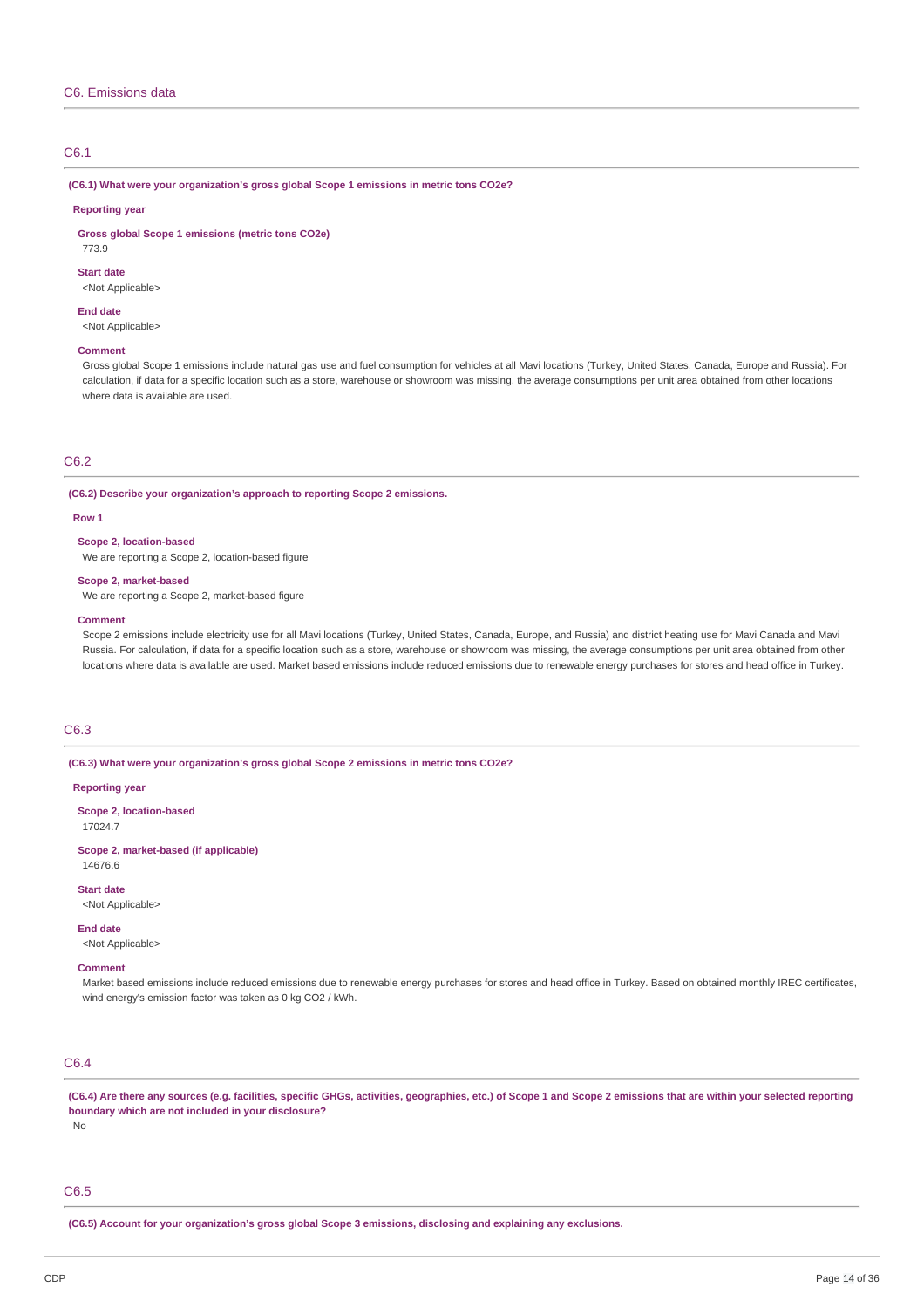**Evaluation status**

Relevant, calculated

**Metric tonnes CO2e** 87742

#### **Emissions calculation methodology**

Emission amount given accounts for the embodied carbon emissions for 99% by mass of Mavi's material footprint and Mavi's jean production (cradle to gate, excluding raw materials transport). Only the embodied carbon for fibres, raw materials for man made fibres and other raw materials are accounted for non-denim products. Non-denim products' impacts stemming from yarn, fabric and manufacturing processes are not included. Emission factors are derived from internal LCA results obtained using Ecoinvent database.

#### **Percentage of emissions calculated using data obtained from suppliers or value chain partners**

45

#### **Please explain**

The percentage belongs to impact of jeans sold in 2020. The fabrics used in the denim orders of 2019 were analyzed in detail and 50 fabrics that constitute more than 50% of the fabric consumption were identified. Then, 12 domestic and international suppliers that produced these 50 fabrics were contacted to obtain their data and to build life cycle inventories. Next, 70 products that best represent these fabrics were identified and the life cycle inventory of these products was created on the garment side in collaboration with ERAK, Mavi's strategic business partner that supplies 70% of the denim production. Using information compiled in the inventory information, the environmental effects, including Global Warming Potential (Carbon Footprint), Eutrophication, Acidification, Ozone Layer Depletion, Photochemical Oxidation, Cumulative Energy Demand, and Water Consumption during the manufacturing production processes of 42 selected Mavi products were calculated. The impacts of these 42 products are used to calculate and average carbon factor for men's' and women's jeans.

#### **Capital goods**

#### **Evaluation status**

Not relevant, explanation provided

#### **Metric tonnes CO2e**

<Not Applicable>

#### **Emissions calculation methodology**

<Not Applicable>

**Percentage of emissions calculated using data obtained from suppliers or value chain partners**

<Not Applicable>

#### **Please explain**

Mavi does not own any production or logistics facilities which constitutes capital. Thus, this category is negligible.

## **Fuel-and-energy-related activities (not included in Scope 1 or 2)**

**Evaluation status** Relevant, calculated

### **Metric tonnes CO2e**

1818.8

 $\Omega$ 

#### **Emissions calculation methodology**

The value given accounts for the emissions related to transmission and distribution (T&D) losses of Mavi's electricity use.

#### **Percentage of emissions calculated using data obtained from suppliers or value chain partners**

#### **Please explain**

T&D loss percentages are taken as 14.5% for Turkey, 10% for Russia, 4% for Germany, 5% for Austria, 7% for Switzerland, 5% for Belgium and 5% Czechia (World Bank). For US, T&D factor of 0.0097 kg CO2 eq. / kWh was used for New York and 0.0117 kg CO2 eq. / kWh for New Jersey. For Canada, T&D factor of 0.0005 kg CO2 eq. / kWh for Vancouver, 0.0004 kg CO2 eq. / kWh for Montreal and 0.001 kg CO2 eq. / kWh for Toronto were used. (EPA and Canada's submission to UN Framework Convention on Climate Change).

### **Upstream transportation and distribution**

**Evaluation status** Relevant, calculated

### **Metric tonnes CO2e**

2194

## **Emissions calculation methodology**

DEFRA 2021 factors used for road, sea and air transport. HGV (All Diesel) - All Rigids - Average Laden (0.2078 kg CO2 eq. per tonne.km) is used for road transport emission calculations. Sea tanker - Products tanker - average (0.009034 kg CO2 eq. per tonne.km) is used for sea transport emission calculations. Finally, Freight flights -International - Direct effects of CO2, CH4, N2O only (0.53867 kg CO2 eq. per tonne.km) is used for air transport calculations.

## **Percentage of emissions calculated using data obtained from suppliers or value chain partners**

100

### **Please explain**

All data are taken from our logistics partners. Emissions include transport of Mavi's goods from Tier 1 suppliers to logistics centers both in Turkey and international operations. The emissions also include E-commerce deliveries in Turkey and transport of goods from logistics centers to stores in Turkey and Russia. The emissions are not complete as is, it lacks transport of international E-commerce sales, inter-country transport for EU, US and Canada, and international trade (logistic operation where the product does not enter Turkey at all). However, these transport activities compose a very small part of our logistics operations. We aim to disclose a complete upstream transportation and distribution emissions next year.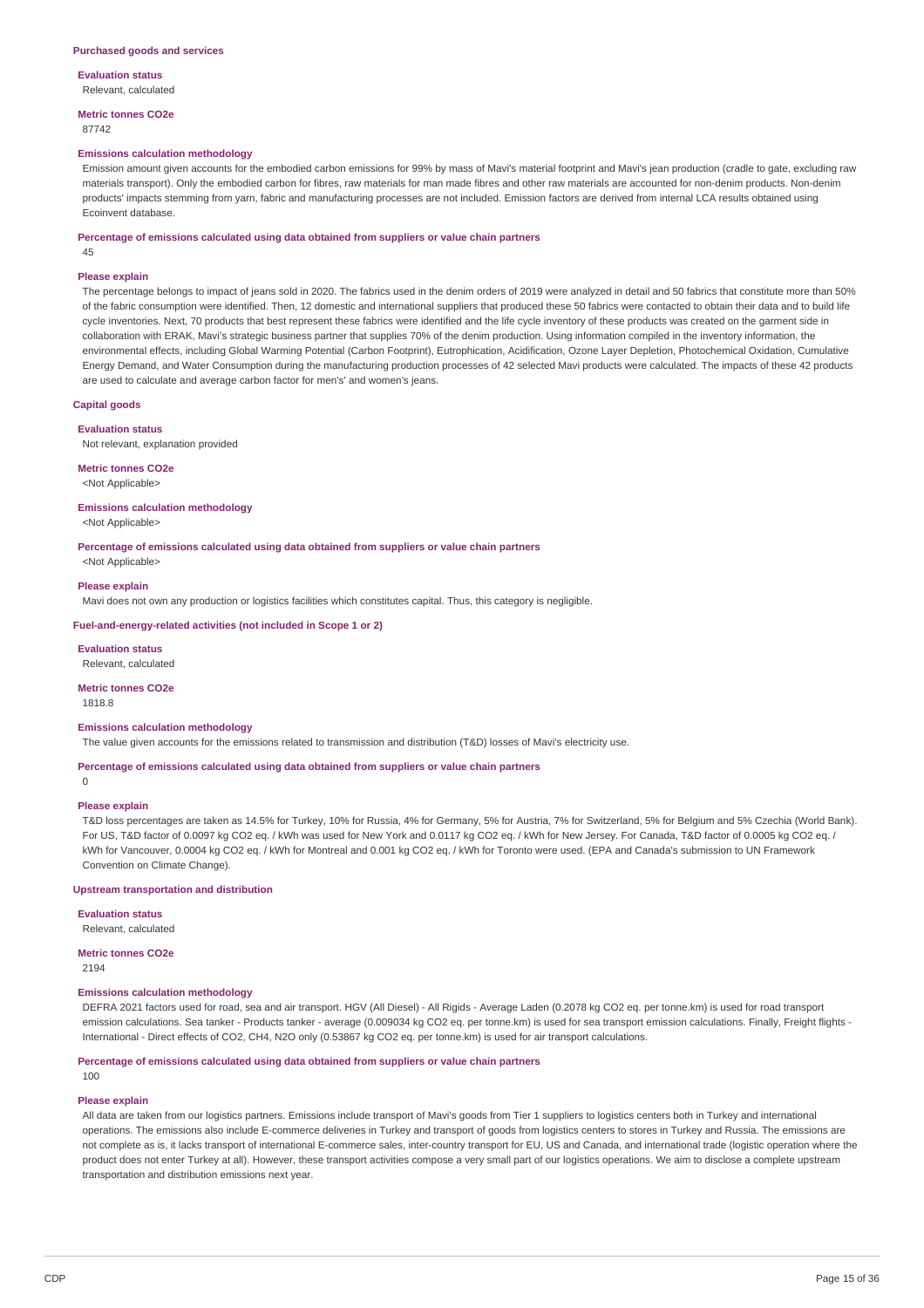## **Evaluation status**

Relevant, calculated

**Metric tonnes CO2e**

48.1

### **Emissions calculation methodology**

DEFRA 2021 combustion, closed loop recycling and landfill emissions factors were used to calculate the emissions stemming from office waste, packaging waste and textiles waste.

**Percentage of emissions calculated using data obtained from suppliers or value chain partners**

0

### **Please explain**

The emission figure includes emissions from office waste generated in Europe and Canada operations, all packaging released to market in Turkey (in accordance with Recovery Participation Share Regulation) and combustion of textile waste.

### **Business travel**

**Evaluation status** Relevant, calculated

### **Metric tonnes CO2e**

201.3

#### **Emissions calculation methodology**

Calculated using DEFRA's Business travel -air conversion factors for 2021. Short-Haul Economy Class = 0.15102 kg CO eq per km. Short-Haul Business Class = 0.22652 kg CO2 eq. for per km. Medium-Haul Economy Class = 0.14787 kg CO2 eq. per km. Medium-Haul Business Class = 0.42882 kg CO2 eq. per km. Long-Haul Economy Class = 0.14625 kg CO2 eq. per km. Long Haul Business Class = 0.40781 kg CO2 eq. per km.

#### **Percentage of emissions calculated using data obtained from suppliers or value chain partners**

#### **Please explain**

This category includes air travel related emissions for 2020. The short, medium and long-haul flights and business, economy classes were differentiated by using different conversion factors.

**Employee commuting**

#### **Evaluation status**

Relevant, calculated

## **Metric tonnes CO2e**

357.4

### **Emissions calculation methodology**

Calculated using DEFRA's local bus conversion factor for 2020. 1 person.km with local bus = 0.11774 kg CO2 eq.

## **Percentage of emissions calculated using data obtained from suppliers or value chain partners**

 $\Omega$ 

## **Please explain**

Mavi head office employees have access to personnel shuttles. The number of monthly shuttle users is available, and a daily distance of 25 km was assumed. This amount represents the climate change impact of the shuttle service offered to Mavi head office employees.

### **Upstream leased assets**

**Evaluation status**

Not relevant, explanation provided

**Metric tonnes CO2e** <Not Applicable>

## **Emissions calculation methodology**

<Not Applicable>

**Percentage of emissions calculated using data obtained from suppliers or value chain partners**

<Not Applicable>

## **Please explain**

Mavi does not own or control any upstream leased assets. Therefore, this category is not relevant to Mavi's impact.

### **Downstream transportation and distribution**

**Evaluation status**

Not relevant, explanation provided

#### **Metric tonnes CO2e** <Not Applicable>

# **Emissions calculation methodology**

<Not Applicable>

**Percentage of emissions calculated using data obtained from suppliers or value chain partners**

## <Not Applicable> **Please explain**

Mavi's stores are located in many different locations such as avenues, streets and shopping malls. It is difficult to obtain accurate data on transport occuring after a product is sold to calculate an adequate scenario for this category of impact.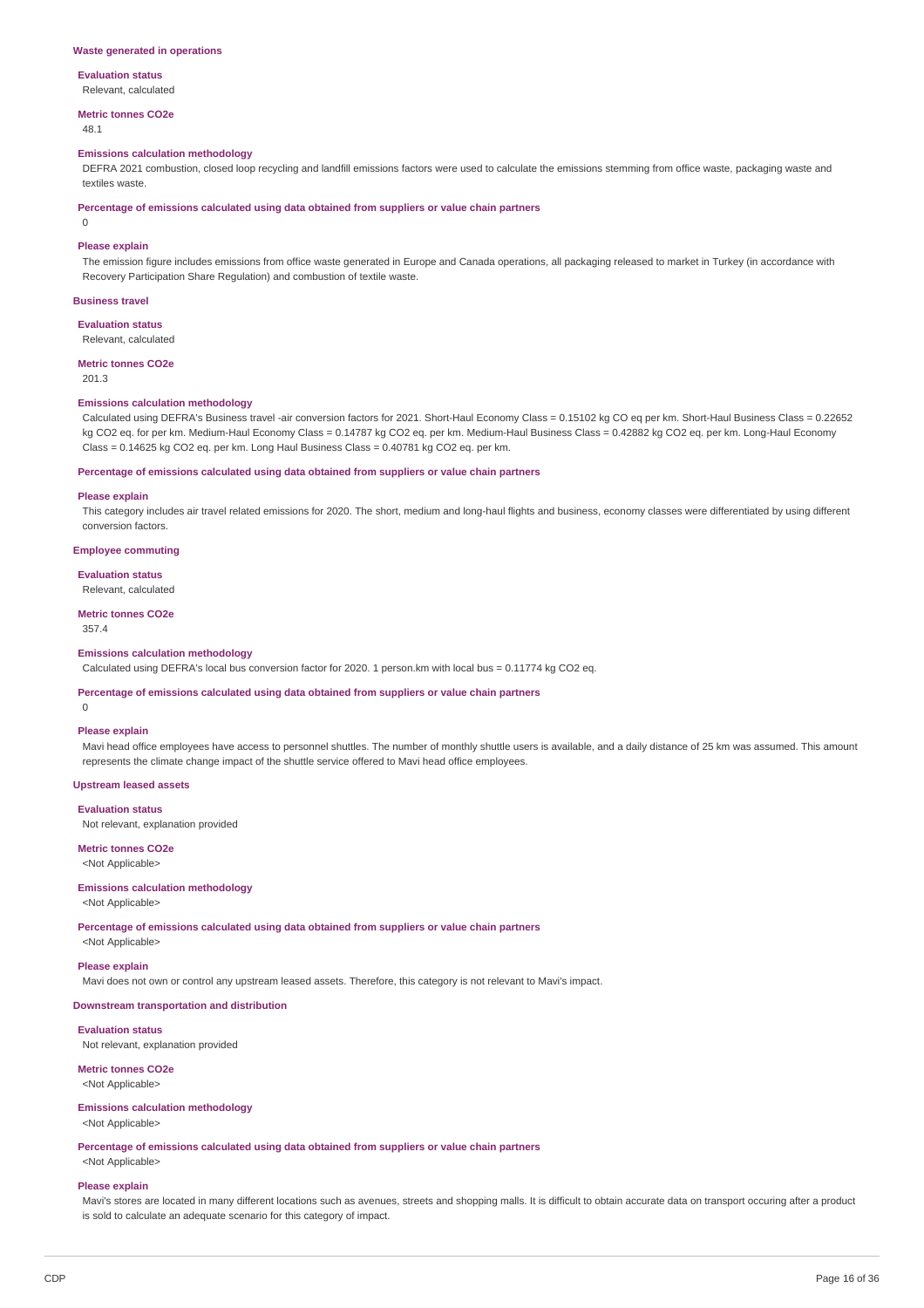#### **Processing of sold products**

### **Evaluation status** Not relevant, explanation provided

**Metric tonnes CO2e**

<Not Applicable>

## **Emissions calculation methodology**

<Not Applicable>

**Percentage of emissions calculated using data obtained from suppliers or value chain partners**

# <Not Applicable> **Please explain**

Mavi's products does not require any additional processing after purchase, therefore this category is not relevant to Mavi's impact.

#### **Use of sold products**

**Evaluation status** Not relevant, explanation provided

## **Metric tonnes CO2e**

<Not Applicable>

#### **Emissions calculation methodology**

<Not Applicable>

**Percentage of emissions calculated using data obtained from suppliers or value chain partners**

<Not Applicable>

### **Please explain**

It is difficult to obtain accurate data to assume a laundry and drying scenario that reflects our customers habits to calculate these emissions. Calculating laundry and drying scenario has a lower priority.

### **End of life treatment of sold products**

**Evaluation status** Not relevant, explanation provided

# **Metric tonnes CO2e**

<Not Applicable>

## **Emissions calculation methodology**

<Not Applicable>

**Percentage of emissions calculated using data obtained from suppliers or value chain partners**

# <Not Applicable> **Please explain**

It is difficult to obtain accurate data to estimate our customers behavior on disposal of our products. Calculating end of life treatment of our sold products has a lower priority.

### **Downstream leased assets**

**Evaluation status** Not relevant, explanation provided

# **Metric tonnes CO2e**

<Not Applicable>

## **Emissions calculation methodology**

<Not Applicable>

**Percentage of emissions calculated using data obtained from suppliers or value chain partners**

<Not Applicable>

## **Please explain**

Mavi does not own or control any downstream leased assets. Therefore this category is not relevant to Mavi's impact.

## **Franchises**

**Evaluation status**

Relevant, calculated

## **Metric tonnes CO2e**

1118.4

### **Emissions calculation methodology**

The emission factor used for this calculation is based on IEA's Energy Policies of IEA Countries - Turkey. (Emission Factor: 0.478 kg CO2 eq. / kWh) The amount accounts for the emissions related to the electricity use of franchise stores in Turkey.

**Percentage of emissions calculated using data obtained from suppliers or value chain partners**

100

### **Please explain**

The emission values reflect the impact of electricity use for 66 Mavi franchise stores in Turkey. All electricity consumption amounts are taken from franchisees.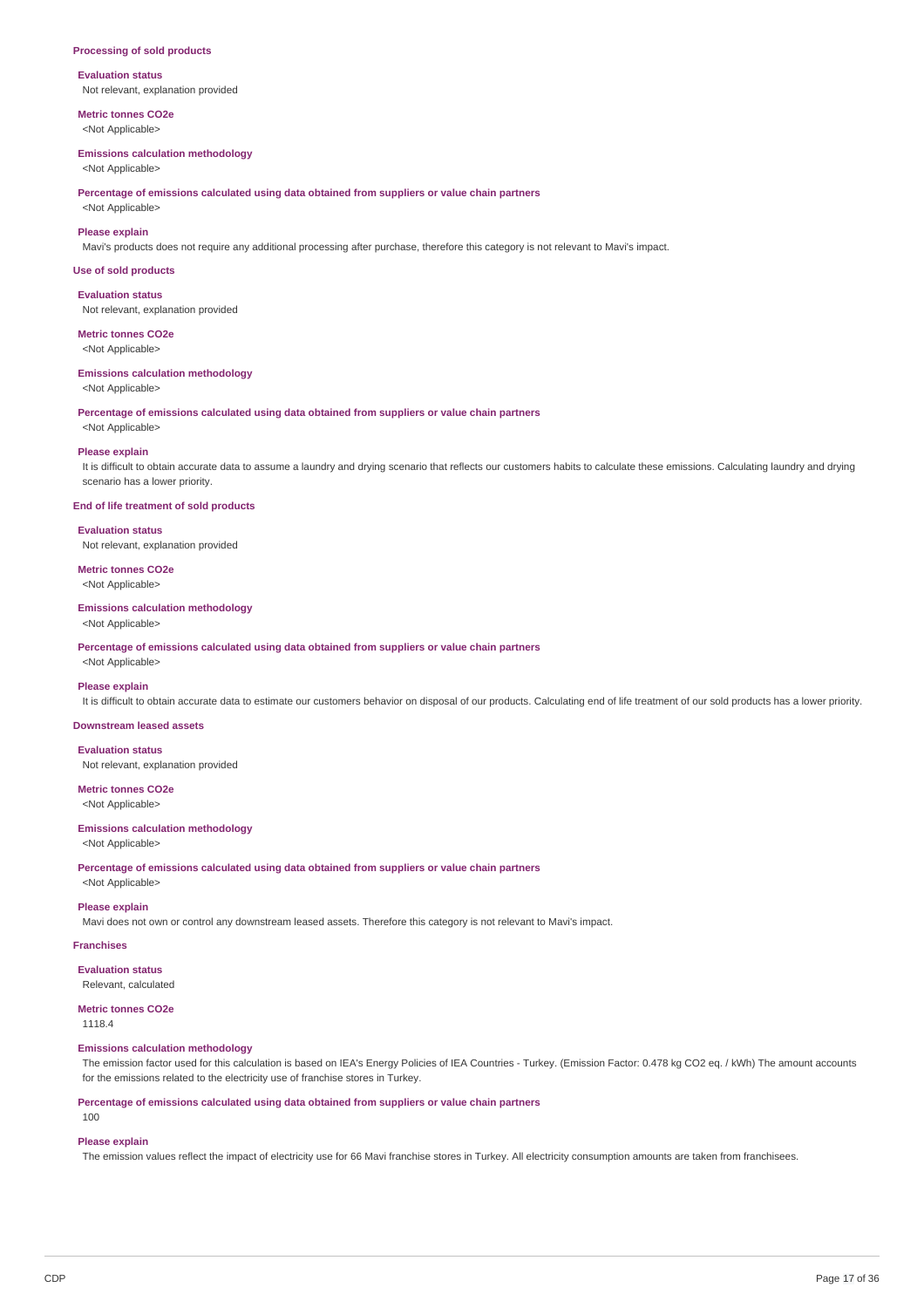#### **Investments**

**Evaluation status** Not relevant, explanation provided

**Metric tonnes CO2e** <Not Applicable>

## **Emissions calculation methodology**

<Not Applicable>

**Percentage of emissions calculated using data obtained from suppliers or value chain partners** <Not Applicable>

## **Please explain**

Impacts belonging to investments are not relevant to Mavi's business. Therefore, this category is not calculated.

## **Other (upstream)**

**Evaluation status** Not relevant, explanation provided

**Metric tonnes CO2e** <Not Applicable>

## **Emissions calculation methodology**

<Not Applicable>

**Percentage of emissions calculated using data obtained from suppliers or value chain partners** <Not Applicable>

### **Please explain**

No other upstream emissions are relevant to Mavi's business.

## **Other (downstream)**

**Evaluation status** Not relevant, explanation provided

# **Metric tonnes CO2e**

<Not Applicable>

## **Emissions calculation methodology**

<Not Applicable>

**Percentage of emissions calculated using data obtained from suppliers or value chain partners**

# <Not Applicable> **Please explain**

No other downstream emissions are relevant to Mavi's business.

## C6.7

**(C6.7) Are carbon dioxide emissions from biogenic carbon relevant to your organization?** No

C6.10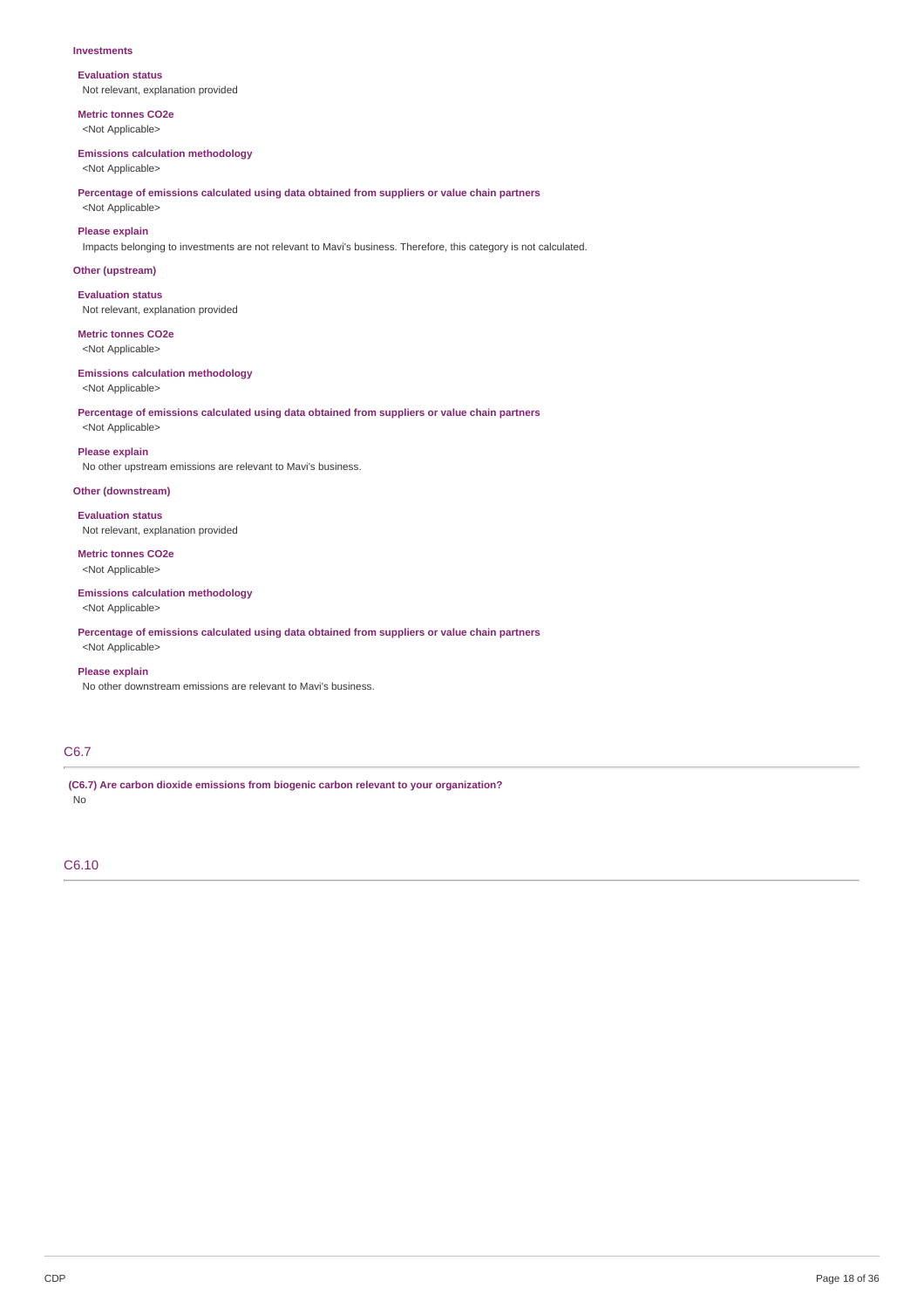(C6.10) Describe your gross global combined Scope 1 and 2 emissions for the reporting year in metric tons CO2e per unit currency total revenue and provide any **additional intensity metrics that are appropriate to your business operations.**

**Intensity figure** 0.0000064

**Metric numerator (Gross global combined Scope 1 and 2 emissions, metric tons CO2e)** 15450.44

**Metric denominator** unit total revenue

**Metric denominator: Unit total** 2401808070

**Scope 2 figure used** Market-based

**% change from previous year** 40

**Direction of change** Decreased

### **Reason for change**

Improved data accuracy for consumption values, use of renewable energy in 101 stores and Mavi head office, and reduction of energy consumption at stores during the COVID-19 lockdown days all contributed to the reduction of our intensity figure. We are still shaping our internal reporting and data procedures to facilitate future GHG inventory preparation cycles. For instance we installed smart electricity meters in all our stores in Turkey. Now we can monitor and report electricity consumption accurately even for the stores where we do not have the operational control of metering systems. In CDP 2020, our GHG inventory only contained emissions from our operations in Turkey. CDP 2020's intensity figure was calculated with emissions stemming from operations in Turkey as numerator and revenues generated in Turkey as denominator. This year, in CDP 2021, we are proud to report emissions from all countries where we have active operations. We also expanded our scope and added additional emission sources like logistics and increased detail on purchased products and services via improved LCA studies. We aim to finalize our data collection procedures so that we can generate reliable, comparable annual data to prepare comparable annual GHG inventories.

### C7. Emissions breakdowns

# C7.1

**(C7.1) Does your organization break down its Scope 1 emissions by greenhouse gas type?** Yes

## C7.1a

(C7.1a) Break down your total gross global Scope 1 emissions by greenhouse gas type and provide the source of each used greenhouse warming potential **(GWP).**

| Greenhouse gas | Scope 1 emissions (metric tons of CO2e) | <b>GWP Reference</b>                           |
|----------------|-----------------------------------------|------------------------------------------------|
| CO2            | 765.6                                   | IPCC Fourth Assessment Report (AR4 - 100 year) |
| CH4            | 0.405                                   | IPCC Fourth Assessment Report (AR4 - 100 year) |
| N2O            | 7.88                                    | IPCC Fourth Assessment Report (AR4 - 100 year) |

## C7.2

**(C7.2) Break down your total gross global Scope 1 emissions by country/region.**

| <b>Country/Region</b>    | Scope 1 emissions (metric tons CO2e) |
|--------------------------|--------------------------------------|
| Turkey                   | 542.6                                |
| United States of America | 18.5                                 |
| Europe                   | 187.3                                |
| Canada                   | 4.47                                 |
| Russian Federation       | $\mathbf{A}$<br>41                   |

## C7.3

**(C7.3) Indicate which gross global Scope 1 emissions breakdowns you are able to provide.** By activity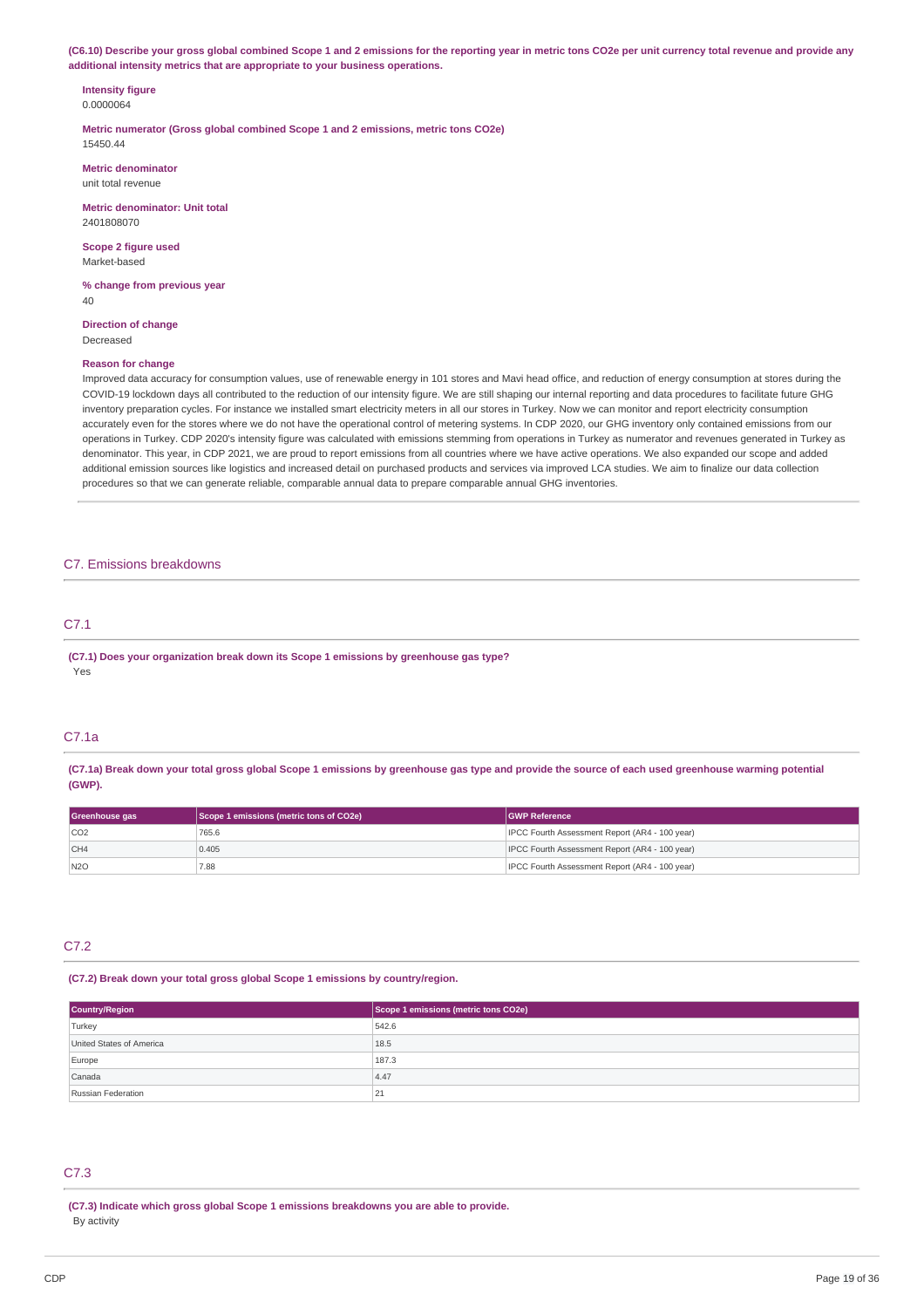## C7.3c

## **(C7.3c) Break down your total gross global Scope 1 emissions by business activity.**

| <b>Activity</b>                         | Scope 1 emissions (metric tons CO2e) |
|-----------------------------------------|--------------------------------------|
| Natural gas use for heating and cooking | 201.9                                |
| Fuel use by vehicles                    | 5/2                                  |

# C7.5

## **(C7.5) Break down your total gross global Scope 2 emissions by country/region.**

|                                  | Country/Region Scope 2, location-based<br>(metric tons CO2e) | Scope 2, market-based<br>(metric tons CO2e) | Purchased and consumed electricity,<br>heat, steam or cooling (MWh) | Purchased and consumed low-carbon electricity, heat, steam or cooling<br>accounted for in Scope 2 market-based approach (MWh) |
|----------------------------------|--------------------------------------------------------------|---------------------------------------------|---------------------------------------------------------------------|-------------------------------------------------------------------------------------------------------------------------------|
| Turkey                           | 12385.3                                                      | 10037.2                                     | 25911                                                               | 4912.4                                                                                                                        |
| United States of 18.8<br>America |                                                              | 18.8                                        | 63.1                                                                |                                                                                                                               |
| Europe                           | 38.2                                                         | 38.2                                        | 106.2                                                               |                                                                                                                               |
| Canada                           | 147.7                                                        | 147.7                                       | 1017.2                                                              |                                                                                                                               |
| Russian<br>Federation            | 4434.6                                                       | 4434.6                                      | 23720.9                                                             |                                                                                                                               |

## C7.6

**(C7.6) Indicate which gross global Scope 2 emissions breakdowns you are able to provide.** By activity

## C7.6c

**(C7.6c) Break down your total gross global Scope 2 emissions by business activity.**

| <b>Activity</b>                | Scope 2, location-based (metric tons CO2e) | Scope 2, market-based (metric tons CO2e) |  |
|--------------------------------|--------------------------------------------|------------------------------------------|--|
| District heating (natural gas) | 4373.7                                     | 4373.7                                   |  |
| Electricity consumption        | 12651                                      | 10302.9                                  |  |

## C7.9

(C7.9) How do your gross global emissions (Scope 1 and 2 combined) for the reporting year compare to those of the previous reporting year? This is our first year of reporting, so we cannot compare to last year

## C8. Energy

# C8.1

**(C8.1) What percentage of your total operational spend in the reporting year was on energy?** More than 0% but less than or equal to 5%

# C8.2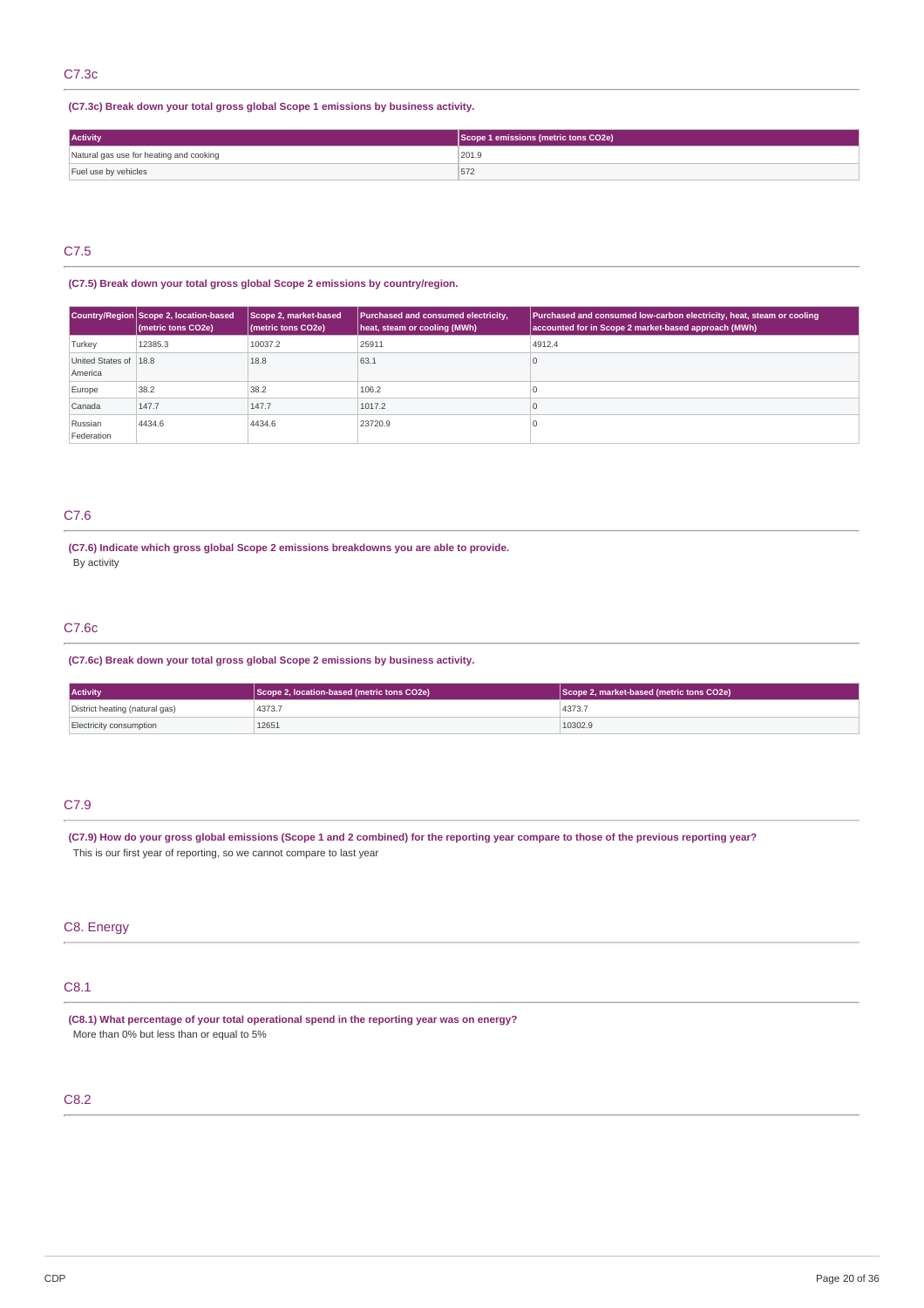### **(C8.2) Select which energy-related activities your organization has undertaken.**

|                                                    | Indicate whether your organization undertook this energy-related activity in the reporting year |
|----------------------------------------------------|-------------------------------------------------------------------------------------------------|
| Consumption of fuel (excluding feedstocks)         | Yes                                                                                             |
| Consumption of purchased or acquired electricity   | Yes                                                                                             |
| Consumption of purchased or acquired heat          | Yes                                                                                             |
| Consumption of purchased or acquired steam         | Please select                                                                                   |
| Consumption of purchased or acquired cooling       | Please select                                                                                   |
| Generation of electricity, heat, steam, or cooling | Please select                                                                                   |

## C8.2a

## **(C8.2a) Report your organization's energy consumption totals (excluding feedstocks) in MWh.**

|                                                         | <b>Heating value</b>                   |                           | MWh from renewable sources MWh from non-renewable sources | Total (renewable and non-renewable) MWh |
|---------------------------------------------------------|----------------------------------------|---------------------------|-----------------------------------------------------------|-----------------------------------------|
| Consumption of fuel (excluding feedstock)               | HHV (higher heating value) $ 0\rangle$ |                           | 3626                                                      | 3626                                    |
| Consumption of purchased or acquired electricity        | <not applicable=""></not>              | 4912                      | 22027                                                     | 26939                                   |
| Consumption of purchased or acquired heat               | <not applicable=""></not>              |                           | 23879                                                     | 23879                                   |
| Consumption of purchased or acquired steam              | <not applicable=""></not>              | <not applicable=""></not> | <not applicable=""></not>                                 | <not applicable=""></not>               |
| Consumption of purchased or acquired cooling            | <not applicable=""></not>              | <not applicable=""></not> | <not applicable=""></not>                                 | <not applicable=""></not>               |
| Consumption of self-generated non-fuel renewable energy | <not applicable=""></not>              | <not applicable=""></not> | <not applicable=""></not>                                 | <not applicable=""></not>               |
| Total energy consumption                                | <not applicable=""></not>              | 4912                      | 49531                                                     | 54444                                   |

## C8.2b

## **(C8.2b) Select the applications of your organization's consumption of fuel.**

|                                                         | Indicate whether your organization undertakes this fuel application |
|---------------------------------------------------------|---------------------------------------------------------------------|
| Consumption of fuel for the generation of electricity   | l No                                                                |
| Consumption of fuel for the generation of heat          | Yes                                                                 |
| Consumption of fuel for the generation of steam         | l No                                                                |
| Consumption of fuel for the generation of cooling       | No.                                                                 |
| Consumption of fuel for co-generation or tri-generation | l No                                                                |

## C8.2c

**(C8.2c) State how much fuel in MWh your organization has consumed (excluding feedstocks) by fuel type.**

**Fuels (excluding feedstocks)** Natural Gas **Heating value**

HHV (higher heating value)

**Total fuel MWh consumed by the organization** 1102

**MWh fuel consumed for self-generation of electricity** <Not Applicable>

**MWh fuel consumed for self-generation of heat** <Not Applicable>

**MWh fuel consumed for self-generation of steam** <Not Applicable>

**MWh fuel consumed for self-generation of cooling** <Not Applicable>

**MWh fuel consumed for self-cogeneration or self-trigeneration** <Not Applicable>

**Emission factor** 0.18316

**Unit** kg CO2e per KWh

**Emissions factor source**

UK Government GHG Conversion Factors for Company Reporting (DEFRA 2021)

### **Comment**

**Fuels (excluding feedstocks)**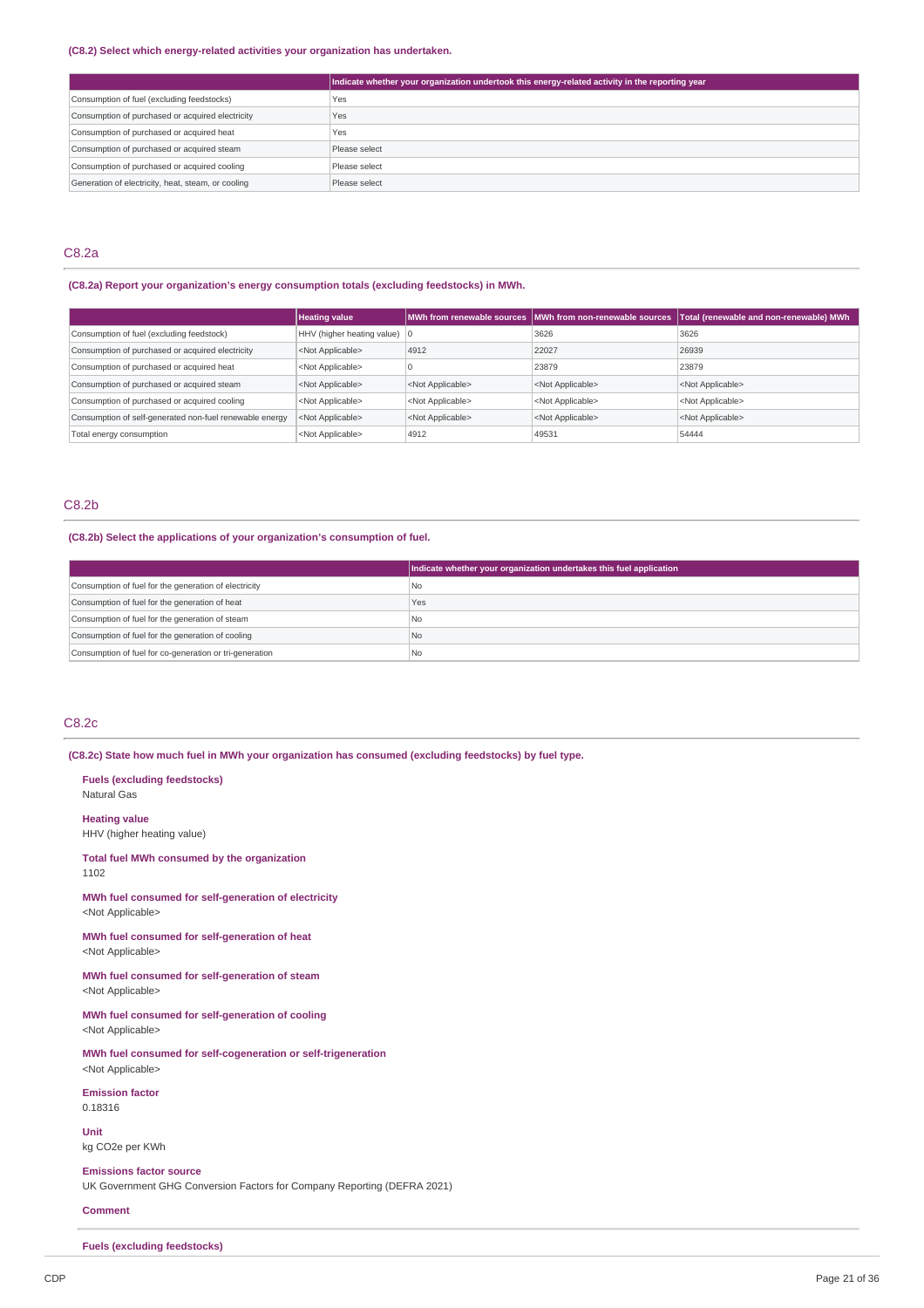#### Diesel

**Heating value** HHV (higher heating value)

**Total fuel MWh consumed by the organization** 2374.2

**MWh fuel consumed for self-generation of electricity** <Not Applicable>

**MWh fuel consumed for self-generation of heat** <Not Applicable>

**MWh fuel consumed for self-generation of steam** <Not Applicable>

**MWh fuel consumed for self-generation of cooling** <Not Applicable>

**MWh fuel consumed for self-cogeneration or self-trigeneration** <Not Applicable>

**Emission factor** 2.51233

**Unit** kg CO2e per liter

# **Emissions factor source**

UK Government GHG Conversion Factors for Company Reporting (DEFRA 2021)

## **Comment**

**Fuels (excluding feedstocks)** Petrol

**Heating value** HHV (higher heating value)

**Total fuel MWh consumed by the organization** 149.8

**MWh fuel consumed for self-generation of electricity** <Not Applicable>

**MWh fuel consumed for self-generation of heat** <Not Applicable>

**MWh fuel consumed for self-generation of steam** <Not Applicable>

**MWh fuel consumed for self-generation of cooling** <Not Applicable>

**MWh fuel consumed for self-cogeneration or self-trigeneration** <Not Applicable>

**Emission factor** 2.19352

**Unit** kg CO2e per liter

### **Emissions factor source**

UK Government GHG Conversion Factors for Company Reporting (DEFRA 2021)

**Comment**

## C8.2e

(C8.2e) Provide details on the electricity, heat, steam, and/or cooling amounts that were accounted for at a zero emission factor in the market-based Scope 2 **figure reported in C6.3.**

### **Sourcing method**

Unbundled energy attribute certificates, International REC Standard (I-RECs)

**Low-carbon technology type** Wind

**Country/area of consumption of low-carbon electricity, heat, steam or cooling**

Turkey

**MWh consumed accounted for at a zero emission factor** 4912.4

**Comment**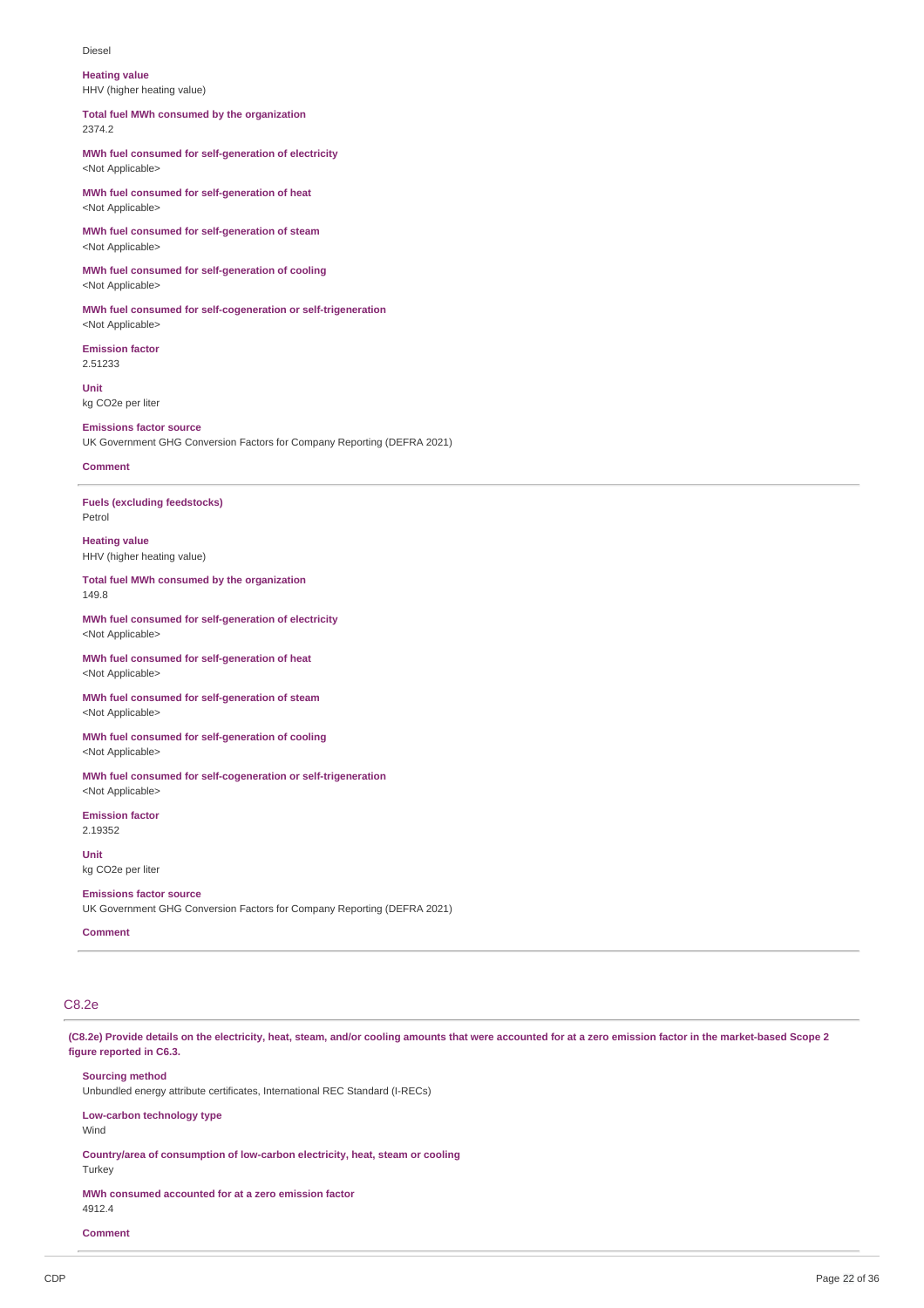## C9. Additional metrics

## C9.1

**(C9.1) Provide any additional climate-related metrics relevant to your business.**

## C10. Verification

## C10.1

**(C10.1) Indicate the verification/assurance status that applies to your reported emissions.**

|                                          | Verification/assurance status                          |
|------------------------------------------|--------------------------------------------------------|
| Scope 1                                  | Third-party verification or assurance process in place |
| Scope 2 (location-based or market-based) | Third-party verification or assurance process in place |
| Scope 3                                  | Third-party verification or assurance process in place |

## C10.1a

(C10.1a) Provide further details of the verification/assurance undertaken for your Scope 1 emissions, and attach the relevant statements.

**Verification or assurance cycle in place** Annual process

**Status in the current reporting year** Complete

**Type of verification or assurance** Limited assurance

**Attach the statement** Mavi Reporting Principles\_EE-ALL.pdf

**Page/ section reference** Page 1-5

**Relevant standard** ISAE3000

**Proportion of reported emissions verified (%)** 70

## C10.1b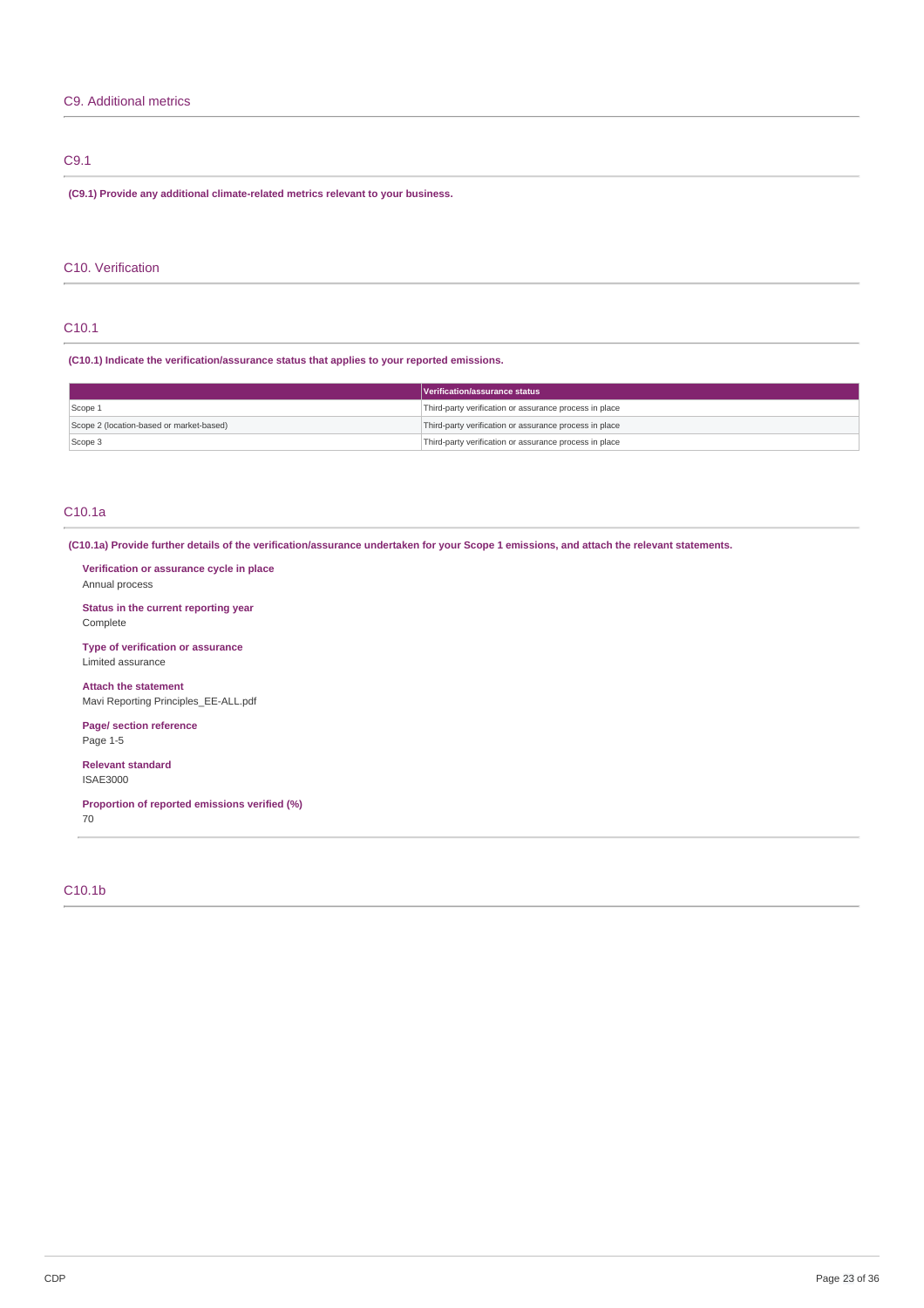### (C10.1b) Provide further details of the verification/assurance undertaken for your Scope 2 emissions and attach the relevant statements.

**Scope 2 approach** Scope 2 market-based

**Verification or assurance cycle in place** Annual process

**Status in the current reporting year** Complete

**Type of verification or assurance** Limited assurance

**Attach the statement** Mavi Reporting Principles\_EE-ALL.pdf

**Page/ section reference** Page 1-5

**Relevant standard** ISAE3000

**Proportion of reported emissions verified (%)** 73

**Scope 2 approach** Scope 2 location-based

**Verification or assurance cycle in place** Annual process

**Status in the current reporting year** Complete

**Type of verification or assurance** Limited assurance

**Attach the statement** Mavi Reporting Principles\_EE-ALL.pdf

**Page/ section reference** Page 1-5

**Relevant standard** ISAE3000

**Proportion of reported emissions verified (%)** 68

# C10.1c

(C10.1c) Provide further details of the verification/assurance undertaken for your Scope 3 emissions and attach the relevant statements.

**Scope 3 category**

Scope 3: Waste generated in operations

**Verification or assurance cycle in place** Annual process

**Status in the current reporting year** Complete

**Type of verification or assurance** Limited assurance

**Attach the statement** Mavi Assurance Report\_14.09.21.pdf

**Page/section reference** 1-5

**Relevant standard** ISAE3000

**Proportion of reported emissions verified (%)** 87.5

## C10.2

(C10.2) Do you verify any climate-related information reported in your CDP disclosure other than the emissions figures reported in C6.1, C6.3, and C6.5? No, but we are actively considering verifying within the next two years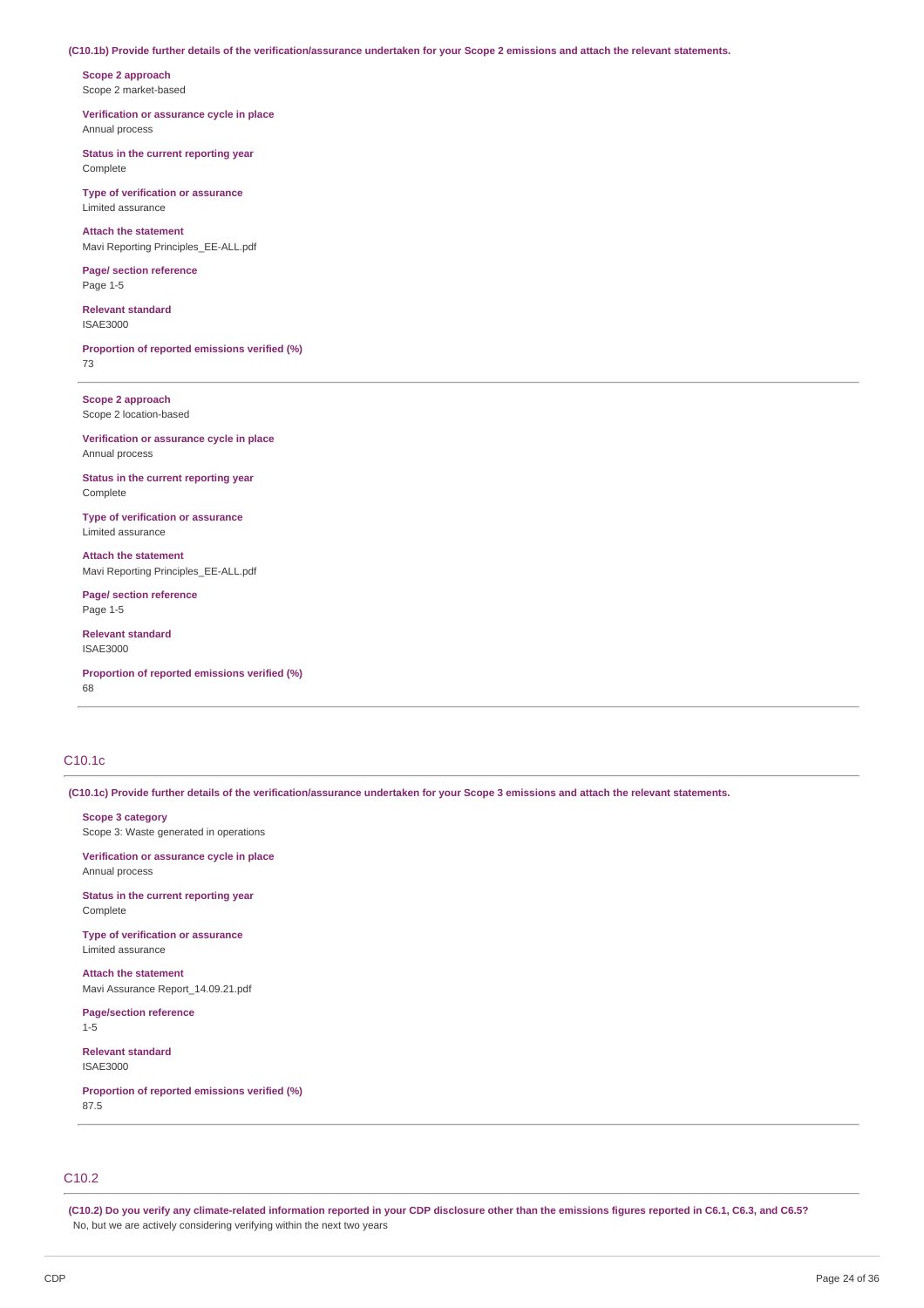# C11.1

(C11.1) Are any of your operations or activities regulated by a carbon pricing system (i.e. ETS, Cap & Trade or Carbon Tax)? No, and we do not anticipate being regulated in the next three years

# C11.2

**(C11.2) Has your organization originated or purchased any project-based carbon credits within the reporting period?** No

# C11.3

**(C11.3) Does your organization use an internal price on carbon?** No, and we do not currently anticipate doing so in the next two years

# C12. Engagement

# C12.1

**(C12.1) Do you engage with your value chain on climate-related issues?**

Yes, our suppliers

Yes, our customers

Yes, other partners in the value chain

## C12.1a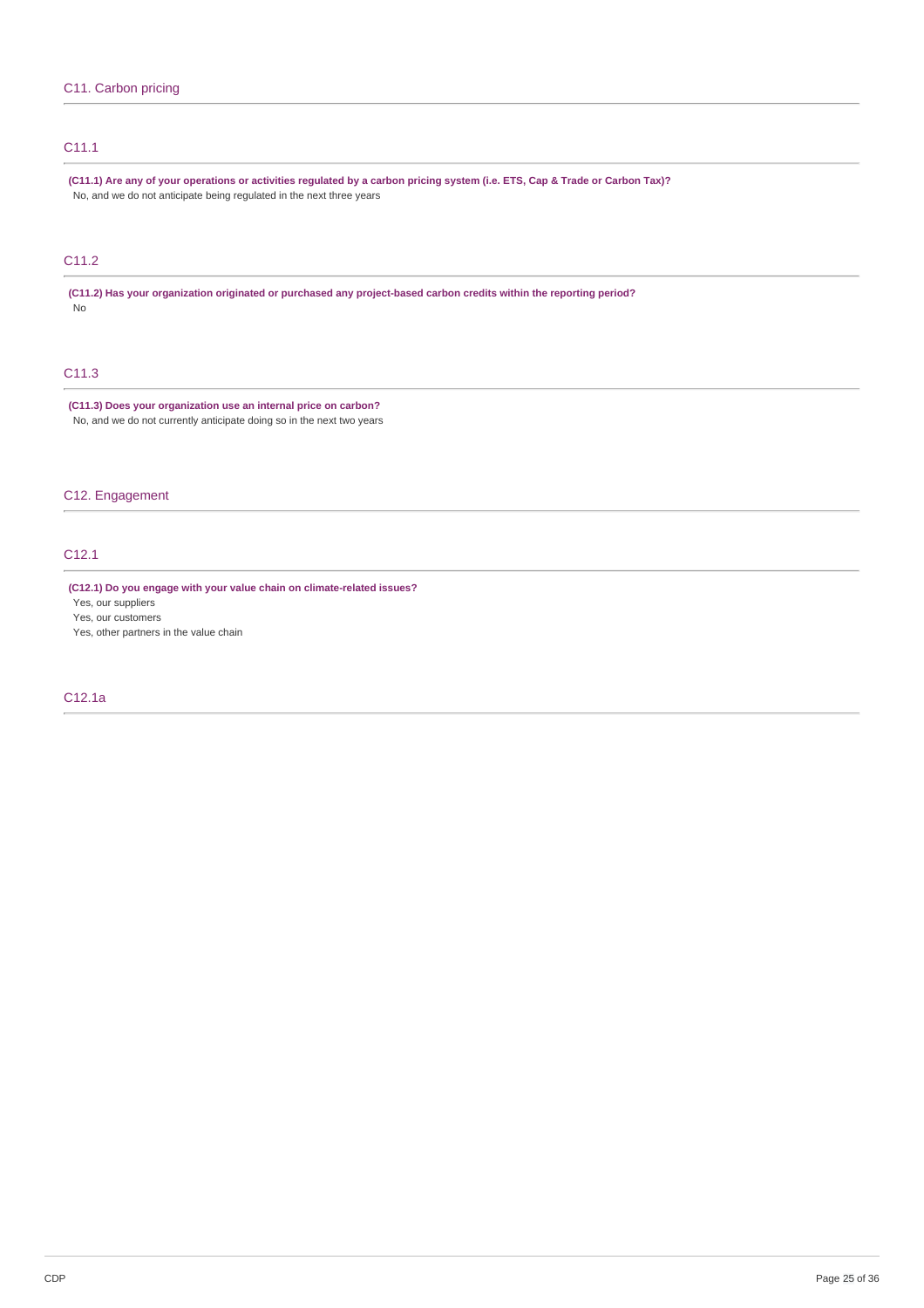#### **(C12.1a) Provide details of your climate-related supplier engagement strategy.**

#### **Type of engagement**

Information collection (understanding supplier behavior)

#### **Details of engagement**

Collect climate change and carbon information at least annually from suppliers

## **% of suppliers by number**

0.9

#### **% total procurement spend (direct and indirect)**

31.6

**% of supplier-related Scope 3 emissions as reported in C6.5**

#### **Rationale for the coverage of your engagement**

Mavi started Life Cycle Assessment (LCA) studies to identify the environmental impact of its products. As a denim-centric lifestyle brand, Mavi prioritized denim products in the LCA studies. Life cycle assessment involves calculating and reporting how a product, service, process, or activity affects the environment throughout its life using a specific methodology. This enables scientific calculation and reporting of the products' environmental impact across all the related production, shipping, consumer use, and waste disposal processes. This approach also facilitates the decision-making process by considering sustainability starting from the design stage of the product.

#### **Impact of engagement, including measures of success**

The fabrics used in the denim orders of 2019 were analyzed in detail and 50 fabrics that constitute more than 50% of the fabric consumption were identified. Then, 12 domestic and international suppliers that produced these 50 fabrics were contacted to obtain their data and to build life cycle inventories. Next, 70 products that best represent these fabrics were identified and the life cycle inventory of these products was created on the garment side in collaboration with ERAK, Mavi's strategic business partner that supplies 70% of the denim production. Using information compiled in the inventory information, the environmental effects, including Global Warming Potential (Carbon Footprint), Eutrophication, Acidification, Ozone Layer Depletion, Photochemical Oxidation, Cumulative Energy Demand, and Water Consumption during the manufacturing production processes of 42 selected Mavi products were calculated. It has been found out that although climate impact of fibers such organic cotton, recycled cotton and Tencel are clearly less than conventional fibers and fiber constitutes the majority of the climate impact of our products, the total climate impact is influenced by many factors including type of energy, design and wash types. The aim behind this engagement was to explore our products' environmental impacts. As a measure of success for this engagement we can state "Number of products that can be assessed environmentally via LCA studies". The number for this year is 42.

#### **Comment**

Thanks to LCA studies, the environmental effects can be analyzed in detail, drilled down to production stages, provided direction to the denim design and P&D teams to consider reducing environmental impact in their decision-making processes. With the results, Mavi can choose to eliminate high impact materials, processes and manufacturers.

#### **Type of engagement**

Information collection (understanding supplier behavior)

#### **Details of engagement**

Collect climate change and carbon information at least annually from suppliers

**% of suppliers by number**

100

### **% total procurement spend (direct and indirect)**

100

### **% of supplier-related Scope 3 emissions as reported in C6.5**

### **Rationale for the coverage of your engagement**

Mavi is aware that the textile industry is undergoing a transformation with the impact of global trends, including climate change, changing consumer behavior, finite natural resources, technology, and digitization. So, Mavi approaches sustainability holistically and manages its material issues with a broad perspective including the related stakeholders. Thus, monitoring and development of sustainability performances of our suppliers are among our key priority areas. In line with this approach, we conducted a "Supplier Self-Assessment Survey" to monitor our suppliers' current situation on the important environment, social, and governance issues and to realize the necessary actions along this path.

## **Impact of engagement, including measures of success**

The 160-question survey was shared with all of our 115 tier 1 and 289 tier 2 suppliers. We collected information about supplier's performance on the key sustainability issues such as GHG data and energy use, water, chemicals, waste, subcontractor management, health and safety, biodiversity, and sustainability management. The results of the survey provided us valuable information about our suppliers' performance on the sustainability issues. In the next step, the responses will be reviewed and every supplier will be scored in terms of their responses to the questions. After the evaluation of the responses, suppliers will be categorized according to their sustainability scores and will be monitored further based on their scores. We measure the success of this questionnaire by the percentage of suppliers that answered it. 55% of Tier 1 and 49% of our Tier 2 suppliers answered the Supplier Self Assessment Questionnaire.

#### **Comment**

At Mavi,, we believe that continuous monitoring of the activities to understand sustainability performance and detect the sustainability risks is crucial to have a holistic sustainability approach. So, the supplier self-assessment survey is an important dimension of our sustainability management.

C12.1b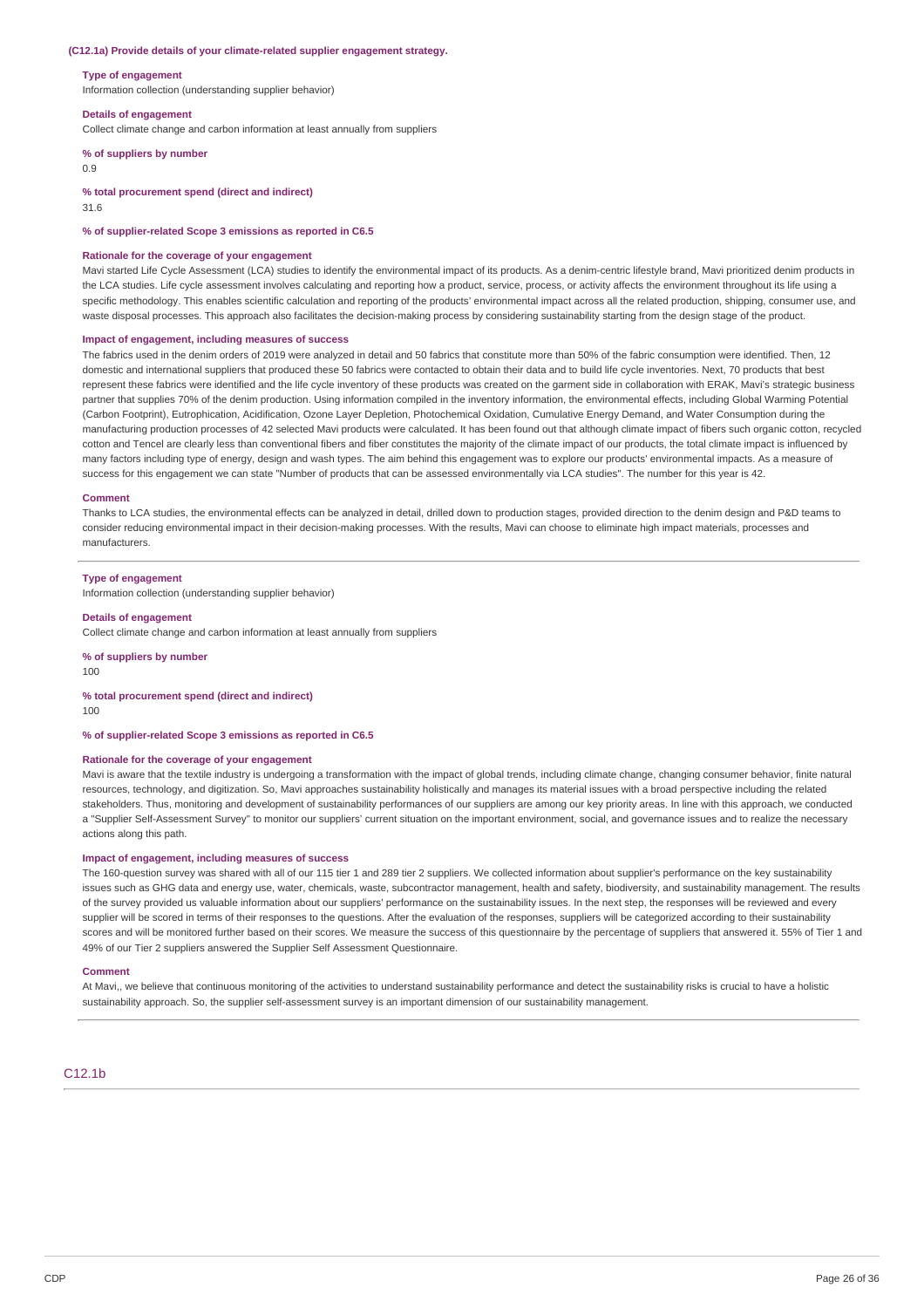#### **(C12.1b) Give details of your climate-related engagement strategy with your customers.**

**Type of engagement**

Education/information sharing

#### **Details of engagement**

Run an engagement campaign to educate customers about the climate change impacts of (using) your products, goods, and/or services

**% of customers by number**

#### 100

**% of customer - related Scope 3 emissions as reported in C6.5**

 $\Omega$ 

**Portfolio coverage (total or outstanding)**

<Not Applicable>

#### **Please explain the rationale for selecting this group of customers and scope of engagement**

With the ongoing sustainability transformation, Mavi's sustainable All Blue collection, which also reflects Mavi's sustainable production and marketing strategy, more than doubled in scope and product variety in 2020. Recycled cotton, organic cotton, and upcycled materials are used in all denim pieces in the collection, which is produced with efficient washing methods that consume less water, causing less climate impact overall. The denim products developed with sustainable methods feature all-vegan materials and the labels are made from recycled paper. Mavi collaborated with its strategic partners ERAK and Taypa to use the e-flow technology to reduce water, energy, and chemicals consumption, laser technology that guarantees product standards, reduces the use of chemicals and protects the health of the employees, and an automated dosing system that eliminates faulty and excessive use of chemicals in washing due to manual processes. Our online, sales and marketing teams worked together to reinforce our brand image with sustainability. All Blue products' climate and environmentally friendly properties are displayed on product labels and are also shared on product pages within our E-Commerce website. Moreover, Mayi's "Eco-Friendly" collection features pieces made from eco-friendly cotton, organic cotton, and recycled yarn to protect soil, energy, and water resources. Featuring graphics that draw attention to environmental responsibility, this exclusive line continues to expand each season.

#### **Impact of engagement, including measures of success**

Mavi has many initiatives to serve the customers sustainable products. Our customers enjoyed the style and the environmental benefits provided by our All Blue and Eco-Friendly collections. All Blue collection had a revenue share of 1.94% in Turkey and 3.42% share in 2019 Global operations. In 2020, the collection marked significant success and its share in revenues rose to 4.71% in Turkey and 6.07% in Global operations. Revenues generated by the All Blue collection grew by 39.1% compared to last year. Our strategy was to introduce these sustainable collections with comparable pricing to our other products. Sustainable fashion should be the norm, not the premium exception. We engage and raise our customers' awareness by advertisements, campaigns in our communication channels.

## C12.1d

#### **(C12.1d) Give details of your climate-related engagement strategy with other partners in the value chain.**

Mavi believes in the power of collaboration to create a sustainable future. For this purpose, Mavi partnered with Coca-Cola and created The Coca Cola X Mavi Collection. The plastic bottles collected as part of the Kollekt initiative, launched as a pilot project in Kemer in cooperation with the Coca-Cola Foundation, Nature Conservation Center (DKM), and the United Nations Development Program (UNDP) to promote recycling through community engagement, found new life in the Coca-Cola X Mavi Collection. Featuring nine different T-shirts with various messages for respecting nature, the collection is made from recycled PET, cotton or 100% organic cotton.

We cooperated with our global partner Lenzing for Tencel's 25th anniversary. Environment-friendly TENCEL™ branded lyocell and modal fibers are obtained from renewable wood raw materials from sustainably managed forest areas. This cooperation is very valuable for us to create more sustainable products. Mavi is also one of the biggest supporters of TENCEL™'s #FindTheGoodOne environmental awareness campaign.

Another collaboration agreement was made with the Turkish streetwear brand Les Benjamins. Inspired by Mavi's 30 years of denim experience, a collection is created by combining Les Benjamins' signature rug motifs and urban lines with Mavi's mastery of jeans. The products in this collection will be made from organic, eco-friendly, recycled sustainable materials and manufactured with sustainable laser washes. The collection will launch in 2021.

### C<sub>12</sub>.3

(C12.3) Do you engage in activities that could either directly or indirectly influence public policy on climate-related issues through any of the following? No

## C12.3g

### **(C12.3g) Why do you not engage with policy makers on climate-related issues?**

We have an active engagement with a research organization on ecosystem conservation. As a Mediterranean fashion brand, Mavi has supported the activities of the Ecological Research Society (EKAD) with the Indigo Turtles project since 2014, helping to protect the endangered sea turtles. The aim of the project, which raises awareness about biodiversity, is to protect and ensure continuity of the Caretta caretta and Chelonia Mydas, two species of sea turtles native to the Mediterranean for 110 million years. EKAD, which focuses its activities on Belek, the largest nesting area in the Mediterranean, has helped over 800 thousand Caretta caretta make it to the sea in the last 21 years. We don't consider this project to be directly related to climate change.

We want to increase our leadership by taking an active role in climate-related issues, becoming a visionary company and offering sustainable products while decreasing our environmental impact . Public engagement is one of our long-term aims to reach that position.

We are currently exploring engagement options with public policy authorities on climate-related issues.